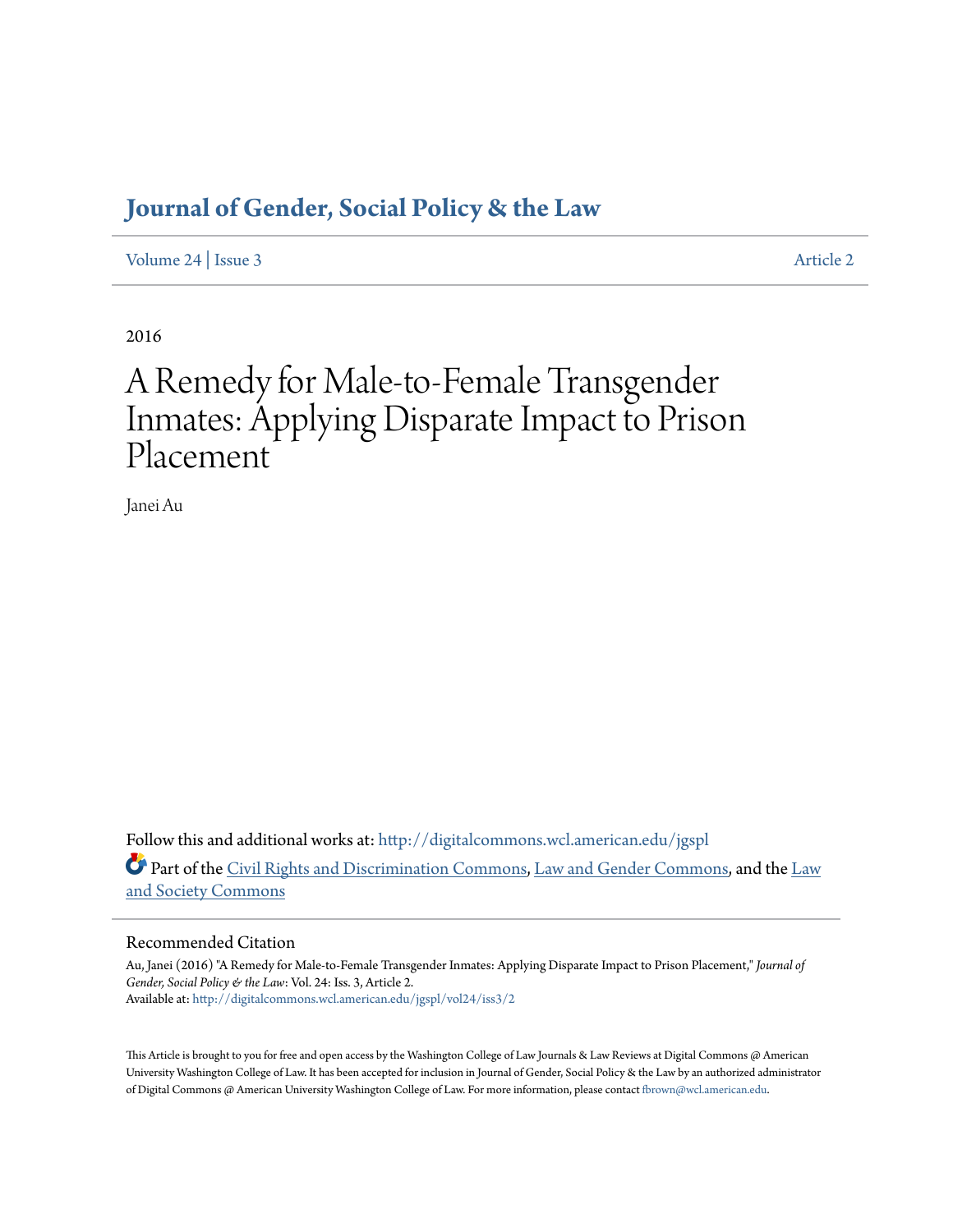## A REMEDY FOR MALE-TO-FEMALE TRANSGENDER INMATES: APPLYING DISPARATE IMPACT TO PRISON PLACEMENT

## JANEI AU\*

|  | $A_{-}$ |                                                              |              |
|--|---------|--------------------------------------------------------------|--------------|
|  | B.      | Placement According to Genitalia Is the Prevailing Method    |              |
|  |         |                                                              |              |
|  |         |                                                              |              |
|  |         | 1. Farmer v. Brennan: Deliberate Indifference377             |              |
|  |         |                                                              |              |
|  |         | 3. Use of Disparate Treatment and Disparate Impact in        |              |
|  |         |                                                              |              |
|  |         |                                                              |              |
|  |         | A. Transgender Inmates are Extremely Unlikely to             |              |
|  |         | Successfully Establish a Deliberate Indifference Claim       |              |
|  |         | Before They are Sexually Assaulted Because Constructive      |              |
|  |         | Knowledge of a Known Risk Is Not Sufficient to Meet The      |              |
|  |         |                                                              | $\ldots$ 381 |
|  | В.      | It is Nearly as Difficult for Individual Transgender Inmates |              |
|  |         | to Bring Disparate Treatment Claims Because They Must        |              |
|  |         | Show They are Being Treated Differently Than Others          |              |
|  |         |                                                              |              |
|  | C.      | Transgender Inmates Should Be Able to Bring Disparate        |              |
|  |         | <b>Impact Equal Protection Claims Because Placing Them</b>   |              |
|  |         |                                                              |              |

1

<sup>\*</sup> Note & Comment Editor, Volume 24, *American University Journal of Gender, Social Policy & the Law, Juris Doctor* Candidate, May 2016, American University Washington College of Law; B.A. 2011, University of North Carolina-Chapel Hill. Sincere thanks to Professors Carle, Frost, and Polikoff. I truly appreciate your support and guidance this year. I dedicate this comment to my daughter, Elora, whose presence brightens my days.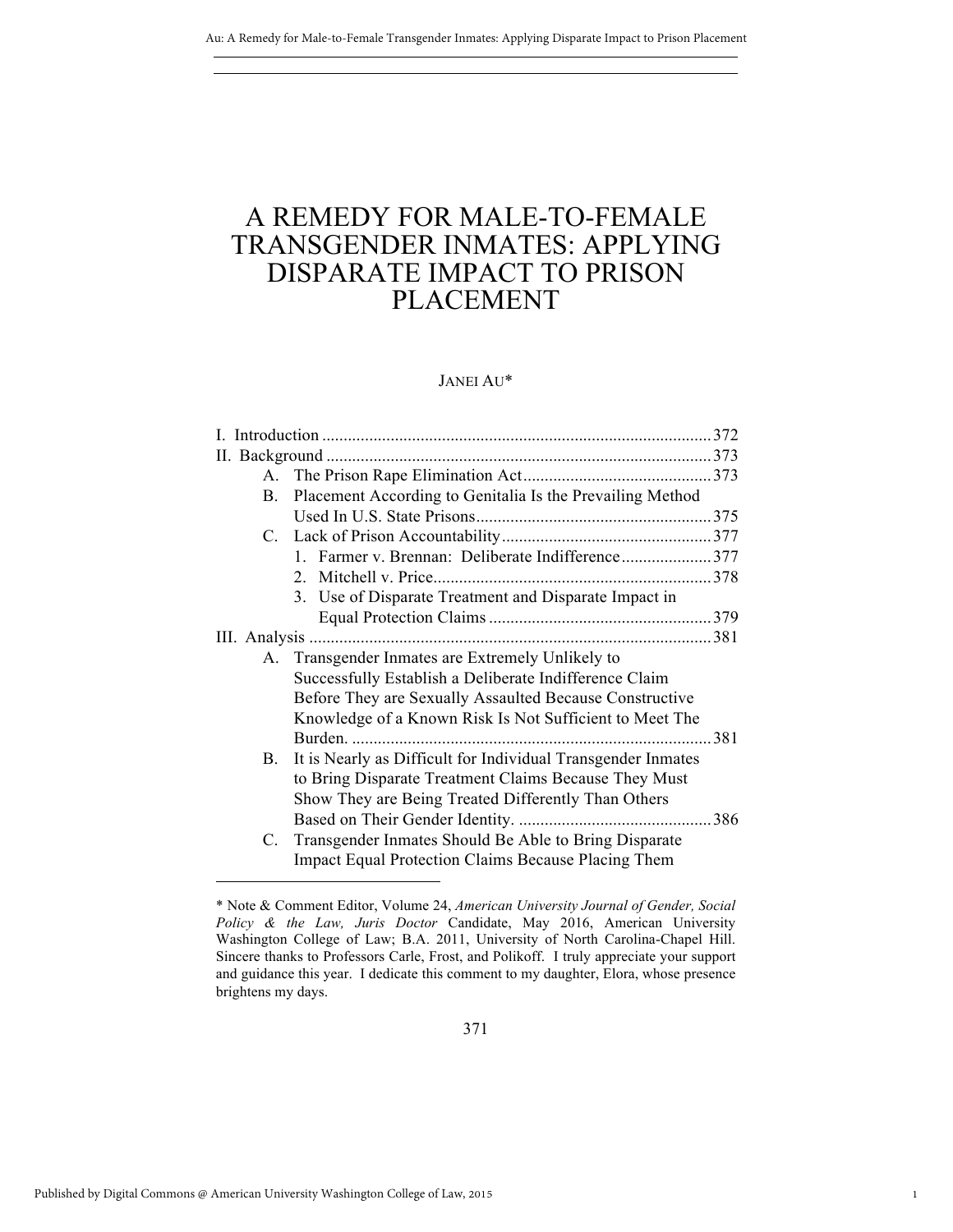| According to Their Genitalia Has an Adverse Impact on |  |
|-------------------------------------------------------|--|
|                                                       |  |
|                                                       |  |
|                                                       |  |

#### I. INTRODUCTION

One afternoon, two guards and a sergeant entered the unit . . . . They put me in leg chains and chained my wrist to my waist. The three escorted me to a hospital bed within the infirmary . . . . I was then chained to the bed and my one-piece overalls were taken down. I was held down by the sergeant and one guard, while the other guard raped me. The men taunted, 'So you want to be a woman,' and 'we'll show you how to be a woman.'<sup>1</sup>

This is just one account of a transgender woman being singled out for sexual violence solely because she identifies as a woman.<sup>2</sup> A pre-operative transgender woman is a person who was born a man and still has male genitalia, but understands herself to be a woman.<sup>3</sup> In an environment already wrought with sexual abuse and violence, transgender women are especially vulnerable to sexual harassment and assault.<sup>4</sup> In prisons, transgender female inmates become easy targets of sexual violence both because of animosity toward the expression of their gender identity, and because many have slight and effeminate builds.<sup>5</sup> While not all of these

<sup>1.</sup> *See Survivor Testimony*, JUST DETENTION INT'L, http://www.justdetention.org/en/survivortestimony/stories/sarah\_wa.aspx (last visited Jan. 18, 2015).

<sup>2.</sup> *See id*. (providing several individual accounts of transgender prisoner sexual assaults).

<sup>3.</sup> *See* Brenda V. Smith et al., *Policy Review And Development Guide: Lesbian, Gay, Bisexual Transgender, and Intersex Persons in Custodial Settings*, U.S. DEP'T OF JUST. NAT'L INST. OF CORRECTION, 3 (2013), https://www.wcl.american.edu/endsilence/documents/FINAL\_LGBTIPolicyGuideAug ust2013.pdf (explaining that many transgender people change their dress and appearance to match their gender identity, but while some undergo sex reassignment surgery, some do not).

<sup>4.</sup> *See id.* at 7 (finding that more than fifty-nine percent of transgender women reported prison sexual assault, a thirteen percent higher rate than non-transgender inmates).

<sup>5.</sup> *See Targets for Abuse: Transgender Inmates and Prison Rape*, JUST DETENTION INT'L, 2 (2013), http://justdetention.org/wp-content/uploads/2015/10/FS-Targets-For-Abuse-Transgender-Inmates-And-Prisoner-Rape.pdf (explaining that female transgender sexual abuse is fueled by ignorance and hostility).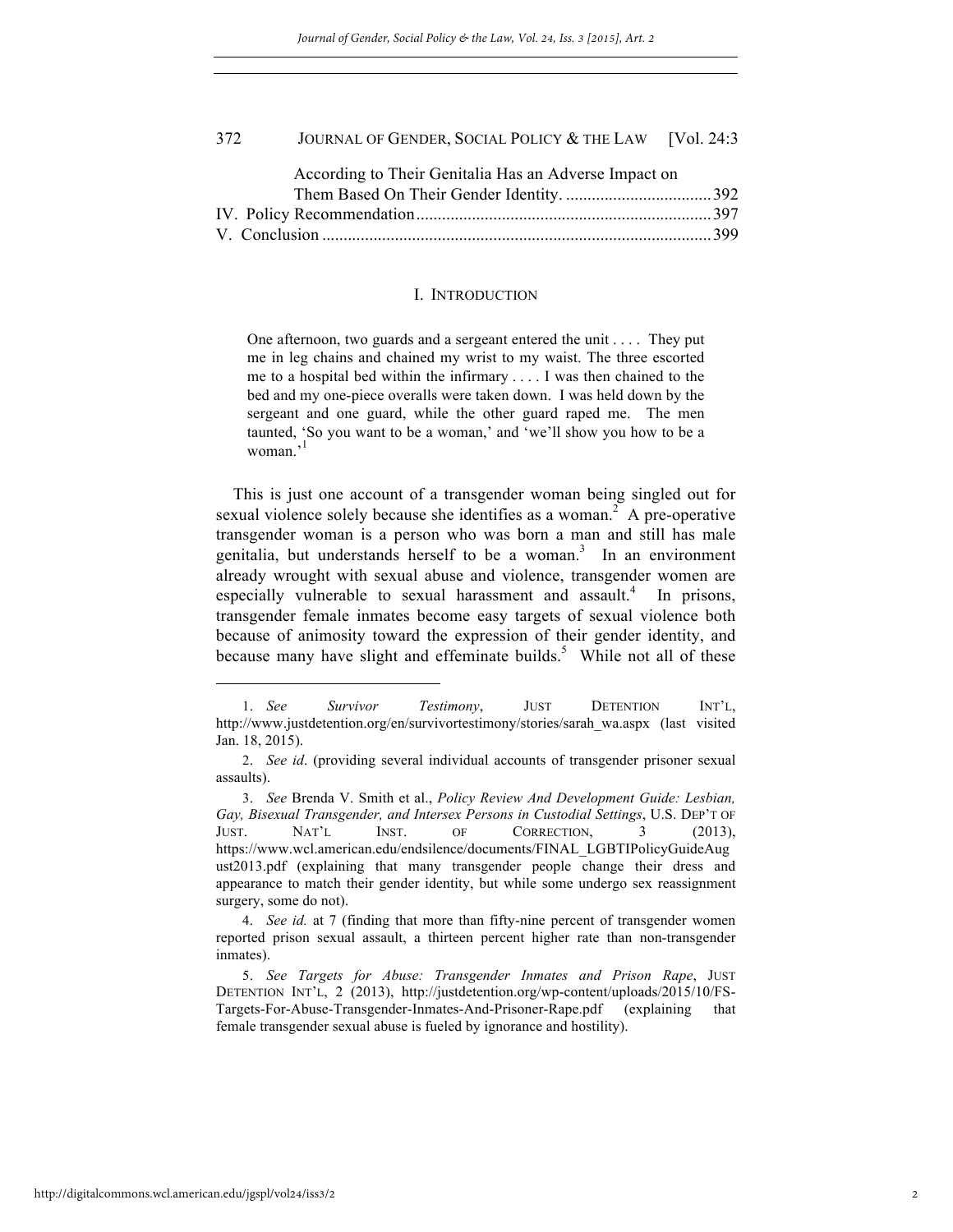rapes are perpetrated by correctional staff, rape is frequently used as a form of abuse by correctional officers and is at least tolerated by prison officials who dislike transgender individuals.<sup>6</sup>

This Comment argues that the current prevailing policy of placing preoperative transgender women in male prisons creates an unequal risk of prison sexual assault.<sup>7</sup> Part II explains the role transgender rape had on shaping the Prison Rape Elimination  $Act.^8$  Part III argues that the deliberate indifference standard is currently the only remedy for transgender female inmates who are sexually assaulted, and the standard is too difficult to meet.<sup>9</sup> This section explains the difference between disparate treatment and disparate impact.<sup>10</sup> It further contends that disparate impact can be used by transgender female inmates only after they have been assaulted, since they must show evidence that they were singled out.<sup>11</sup> Part IV suggests that all states should determine transgender inmate placement by using the council process and the Prison Rape Elimination Council recommendations in order to keep prison officials accountable and to protect transgender inmates. $^{12}$ 

#### II. BACKGROUND

#### *A. The Prison Rape Elimination Act*

Congress passed the Prison Rape Elimination Act (PREA) in 2003, recognizing the prevalence of sexual assaults in prison.<sup>13</sup> The Act created the National Prison Rape Elimination Commission (NPREC), which was charged with conducting a comprehensive study on the prison rape problem

<sup>6.</sup> *See id.* (stating that many officials disregard abuse complaints because they feel that transgender inmates deserve the abuse).

<sup>7.</sup> *See infra* Part III (arguing that transgender inmates should be able to bring disparate impact on the basis of their sexual identity).

<sup>8.</sup> *See infra* Part II (outlining the reasoning, creation, and results of the Prison Rape Elimination Act).

<sup>9.</sup> *See infra* Part III (explaining that most inmates lose cruel and unusual punishment arguments because they cannot establish that prison officials had actual knowledge of a substantial risk of sexual abuse on female transgender inmates).

<sup>10.</sup> *See infra* Part III.

<sup>11.</sup> *See infra* Part III (stating that without evidence of some act which proves the inmate was specifically targeted because of their gender identity, transgender inmates will always lose equal protection claims).

<sup>12.</sup> *See infra* Part IV (advocating for using a hybrid of two current committees as a model for state prison transgender placement councils).

<sup>13.</sup> *See* 42 U.S.C. § 15609 (2003) (passing unanimously in both houses of Congress).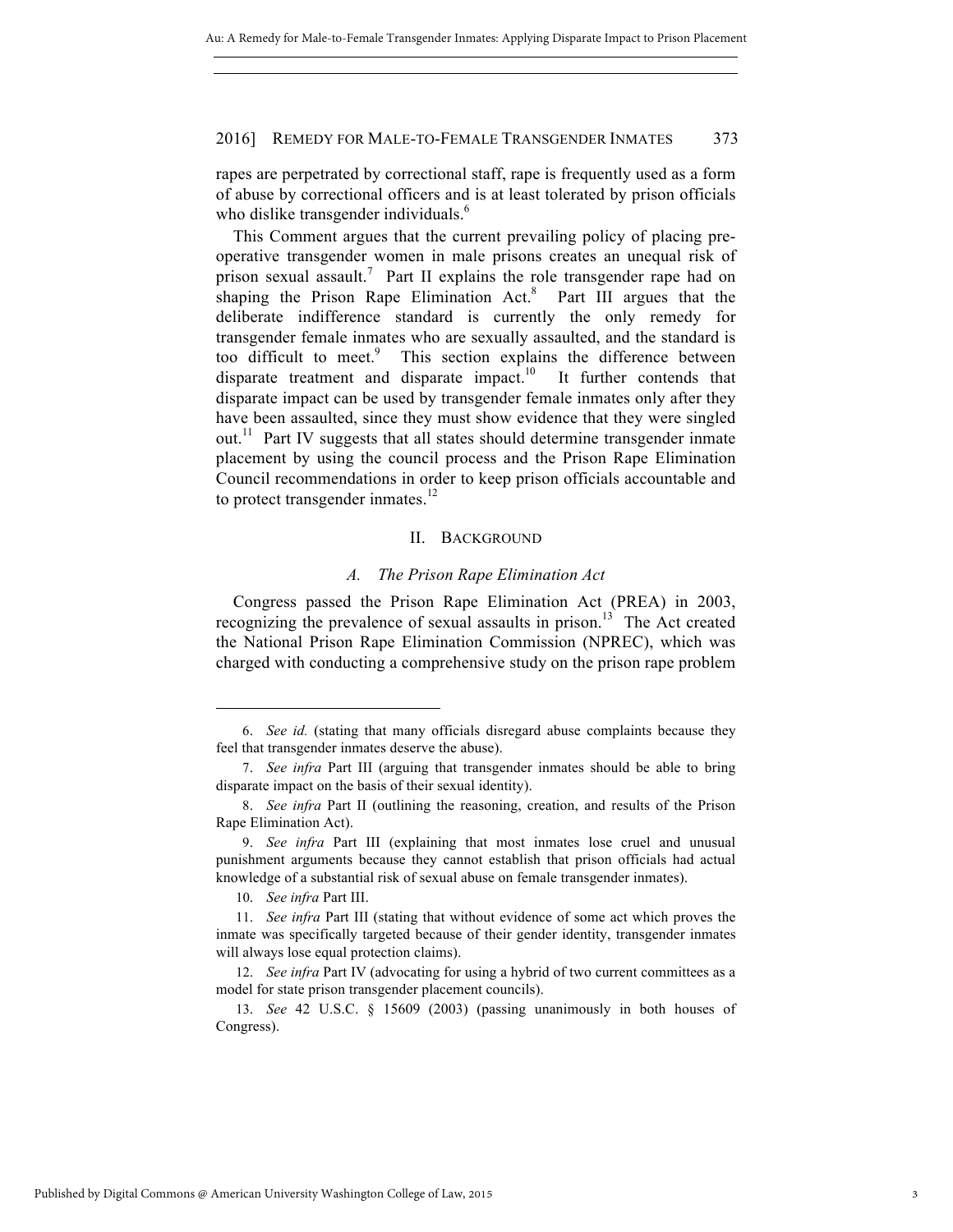and providing recommendations.<sup>14</sup> In 2009, the NPREC released its report, which focused on the need for better intake screening for groups more vulnerable to sexual abuse, noting that male-to-female transgender individuals have a higher risk.<sup>15</sup> The report goes on to discuss the amount of involvement and/or participation of prison officials in transgender sexual harassment and assaults, why they participate, and the effects of their involvement.<sup>16</sup> The NPREC recommended that prisons not rely on isolated custody to protect at-risk inmates and discouraged housing at-risk groups in segregated units.<sup>17</sup> In 2012, after consideration of the NPREC report, the Department of Justice (DOJ) released the first-ever federal rule setting national standards for preventing rape in correctional facilities.<sup>18</sup> The new rule requires all correctional facilities that receive federal funding to screen LGBTI inmates to determine where they should be placed.<sup>19</sup> The rule prohibits placing these inmates in separate facilities designated by their sexual orientation, unless the facility was established pursuant to a consent decree, legal judgment, or the inmates consented.<sup>20</sup> The rule does not allow transgender inmate placement solely on the basis of genitalia.<sup>21</sup> The rule further instructs intake officials to consider the following factors when determining placement: (1) health and safety of the inmate; (2) potential security issues; and (3) consideration of the inmate's views regarding their safety.<sup>22</sup> Federally funded facilities were given three years to comply with

16. *See id.* (finding that some corrections officials erroneously presume that maleto-female transgender inmates are homosexual and therefore are consenting to the sex).

<sup>14</sup>*. See Prison Rape Elimination Act*, NAT'L PREA RESOURCE CTR., http://www.prearesourcecenter.org/about/prison-rape-elimination-act-prea (publishing what would become a final Department of Justice Rule in August 2012, which includes required screening for inmates at risk of sexual abuse to inform housing, bed, work, education, and program assignments).

<sup>15.</sup> NAT'L PRISON RAPE ELIMINATION COMM'N REPORT 73 (2009), https://www.ncjrs.gov/pdffiles1/226680.pdf (explaining that gender-nonconforming individuals are often targeted in men's correctional facilities which have extremely masculine cultures).

<sup>17.</sup> *See id.* at 78 (recommending increased attention to whom at risk inmates were placed with).

<sup>18.</sup> Press Release, U.S. Dep't of Justice, Justice Department Releases Final Rule to Prevent, Detect and Respond to Prison Rape (May 17, 2012) http://www.justice.gov/opa/pr/justice-department-releases-final-rule-prevent-detectand-respond-prison-rape.

<sup>19.</sup> National Standards to Prevent, Detect, and Respond to Prison Rape, 77 Fed. Reg. 37106 (Jun. 20, 2012) (to be codified at 28 C.F.R. pt. 115).

<sup>20.</sup> *See id*. (prohibiting such placement in juvenile facilities).

<sup>21.</sup> *See id*. (mandating case-by-case placement decisions to ensure inmate health and safety).

<sup>22.</sup> *See id*. (noting that for too long sexual abuse against prisoners has not been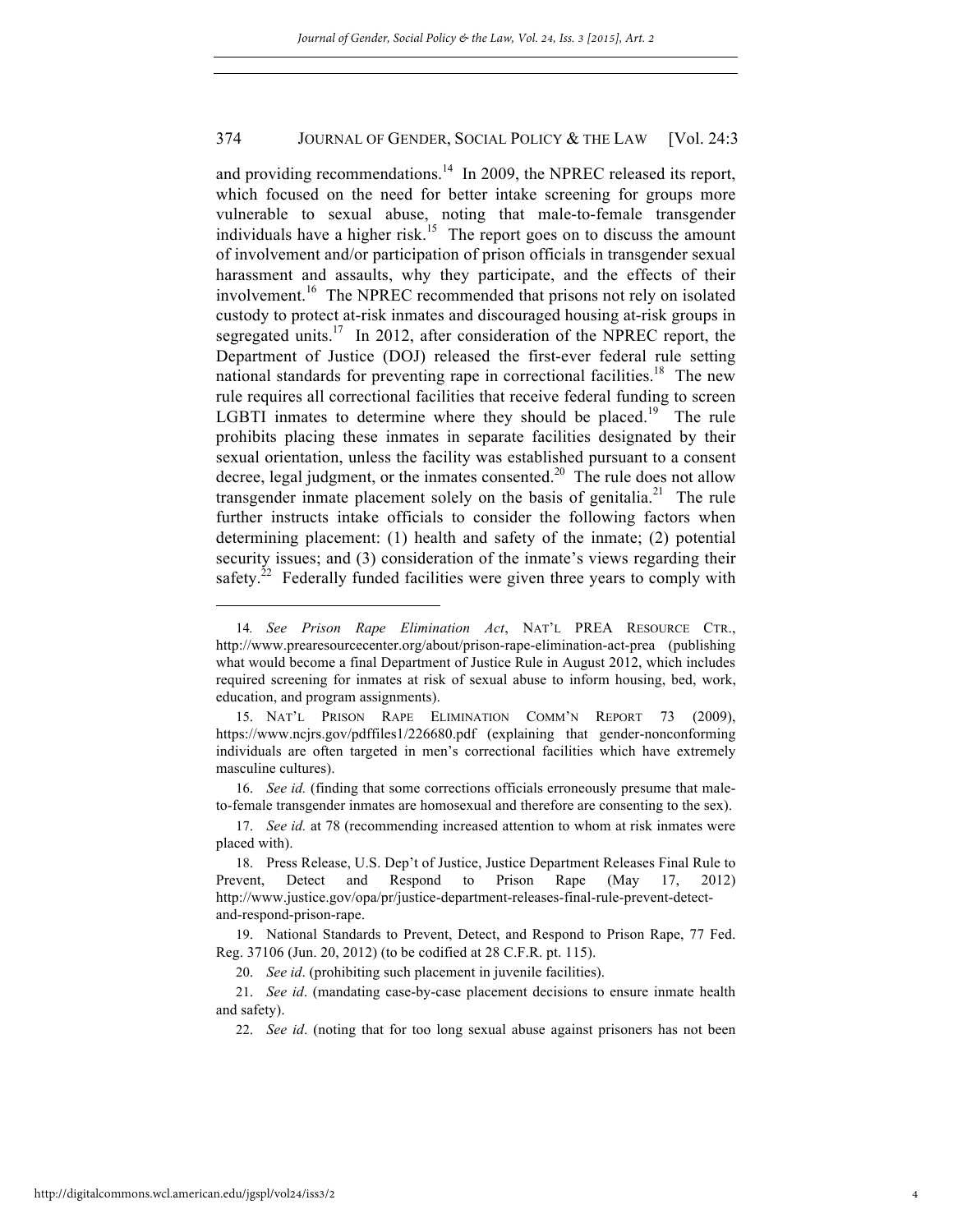the rule, expiring in June  $2015^{23}$ 

## *B. Placement According to Genitalia Is the Prevailing Method Used In U.S. State Prisons*

Although both the NPREC and the DOJ emphasize the importance of considering several factors when placing transgender women prisoners, state prisons continue to take the simplest route by placing inmates according to their genitalia at the time of confinement.<sup>24</sup> Five states (Idaho, Texas, Indiana, Utah, and Arizona) have opted to forego federal funds rather than to implement the federal PREA standards.<sup>25</sup>

In both Illinois and the District of Columbia, committees have been established to evaluate individual inmates and determine the best placement of transgender women prisoners in prisons and jails.<sup>26</sup> In 2013, the Illinois Department of Corrections (DOC) instituted a new policy that created an intake committee of twelve people including a chief of mental health and a psychologist who specializes in gender identity issues.<sup>27</sup> When a transgender woman comes to the Illinois DOC, the transgender woman is first evaluated by a doctor for a physical and mental health exam.<sup>28</sup> The doctor talks to the inmate about his or her anatomy, sexual orientation, and any history of hormone therapy or sex reassignment surgeries.<sup>29</sup> Within

taken as serious as sex abuse outside of prison).

<sup>23.</sup> *See id*. (making the standards immediately binding on all Federal prisons).

<sup>24.</sup> *See* Giraldo v. California Dep't of Corr. & Rehab., 168 Cal. App. 4th 231, 237 (Cal. Ct. App. 2008) (telling the story of Alexis Giraldo, a transgender woman, placed in one of the country's most violent male prisons despite a recommendation that she be placed in a woman's prison).

<sup>25.</sup> *See* Rebecca Boone, *Some States Refusing to Comply with Law Designed To Reduce Prison Rape*, HUFFINGTON POST (May 24, 2014 10:59 AM), http://www.huffingtonpost.com/2014/05/24/prison-rape-law\_n\_5383894.html (explaining that these states opted to forego federal funding because they believe it will cost too much money to implement and believing that state programs are sufficient).

<sup>26.</sup> *See* Alison Flowers, *A Decade in the Making: Revamped Policy Evaluates Transgender Prisoners in Illinois*, MEDILL JUST. PROJECT, (May 29, 2013), https://www2.illinois.gov/idoc/news/IDOCintheNews/Documents/2013/Transgender.p df; *see also* Amanda Hess, *Trans Slammer: Are D.C.'s Transgender Inmates Still Screwed?*, WASHINGTON CITY PAPER, (Mar.4, 2009), http://www.washingtoncitypaper.com/blogs/sexist/2009/03/04/trans-slammer-are-dcstransgender-inmates-still-screwed/.

<sup>27.</sup> *See* Flowers, *supra* note 26, at 3 (explaining that while transgender inmate preference is considered, they will not be placed in any facility simply because that is their preference).

<sup>28.</sup> *See id*. at 4 (detailing transgender inmate intake procedures).

<sup>29.</sup> *See id*. (noting that the committee considers the amount of previous gender identity treatment received when deciding placement).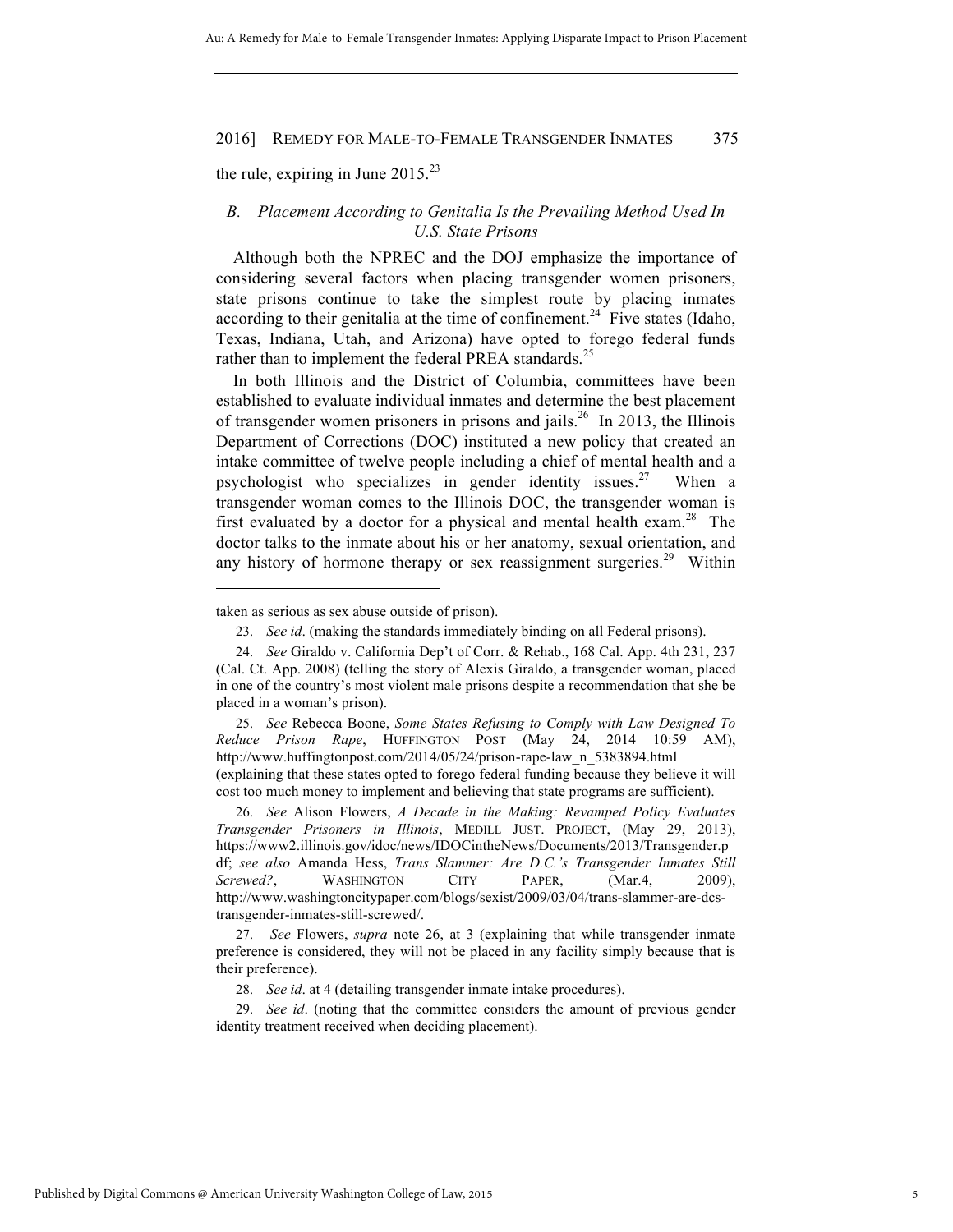thirty days of the doctor's evaluation, the committee meets to discuss the inmate's placement.<sup>30</sup> While few transgender women want to be placed in a female facility, Illinois uses the presumption that placing female transgender inmates in female prisons is the safest housing policy.<sup>31</sup>

The Washington, D.C. committee is slightly more comprehensive, consisting of a doctor, mental health professional, correctional supervisor, a chief case manager, and an approved DOC volunteer who is either transgender or considered an expert in transgender affairs.<sup>32</sup> Unlike Illinois, D.C. wardens can assign inmates to facilities inconsistent with the committee's recommendation.<sup>3</sup>

Rikers Island is a pre-trial confinement compound in New York City made up of several separate housing units; however, it faces the same issues with transgender placement as state prisons.<sup>34</sup> For over thirty years, gay or transgender inmates were automatically segregated from the rest of the jail population.<sup>35</sup> This facility, known as "gay housing," was allegedly intended to protect gay and transgender prisoners from sexual violence, but at a cost.<sup>36</sup> This unit was shut down in 2005, and replaced with the option of protective custody for those gay and transgender inmates that desire protection, although this meant the inmates were isolated twenty-three hours a day.<sup>37</sup> At the end of 2014, the facility opened a housing unit specifically for male-to-female transgender inmates. $38$  Although the facility has approximately enough beds to accommodate the typical population of transgender women, it will only house those transgender

<sup>30.</sup> *See id*. at 3 (detailing the committee's quick decision making).

<sup>31.</sup> *See id.* at 4 (justifying Illinois' preference for placing transgender women in female facilities because "Housing women based on their gender identity is the single most important thing that can be done to protect her from sexual abuse.").

<sup>32.</sup> Hess, *supra* note 26.

<sup>33.</sup> *See id.* (allowing a warden to go against the committee's vote so long as there is a written justification sent to the director of the DOC).

<sup>34.</sup> *Rikers Island Facilities*, CITY OF NEW YORK DEP'T OF CORRECTION, http://www.nyc.gov/html/doc/html/about/locate-facilities.shtml (last visited Mar. 8, 2015).

<sup>35.</sup> Paul von Zielbauer, *New York Set to Close Jail Unit for Gays,* N.Y. TIMES (Dec. 30, 2005), http://www.nytimes.com/2005/12/30/nyregion/30jails.html?\_r=0.

<sup>36.</sup> *See id.* (reporting that the gay housing wing became dangerous because nongay inmates would request the unit to prey on those they perceived as weak).

<sup>37.</sup> Christopher Mathias, *New York's Largest Jail to Open Housing Unit For Transgender Women*, HUFFINGTON POST (Nov. 18, 2014), http://www.huffingtonpost.com/2014/11/18/rikers-transgenderwomen\_n\_6181552.html.

<sup>38.</sup> *See id*.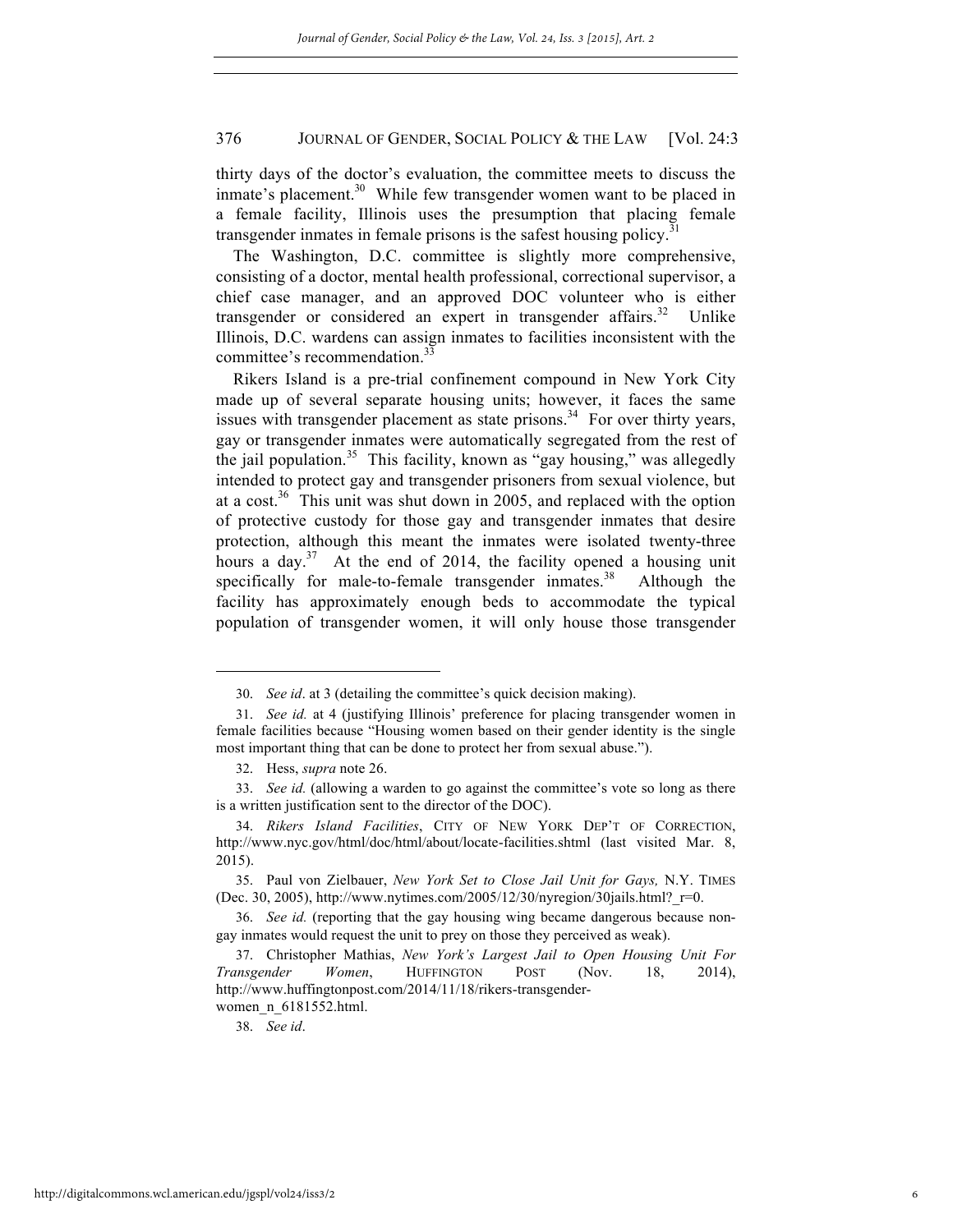inmates who wish to be moved there.<sup>39</sup> This unit will keep the inmates protected from the general population without subjecting them to twentythree hours a day of isolation.<sup>40</sup> In addition, the New York City DOC is recruiting new staff that will be specially trained to work with transgender women.<sup>41</sup>

### *C. Lack of Prison Accountability*

#### *1. Farmer v. Brennan: Deliberate Indifference*

The Eighth Amendment gives inmates the right to safe incarceration conditions.<sup>42</sup> In 1994, Dee Farmer, a pre-operative transsexual woman, brought a landmark cruel and unusual punishment claim to the Supreme Court.43 Under *Farmer*, an inmate has a viable Eighth Amendment claim based on deliberate indifference if the prison officials fail to take reasonable action to protect an inmate who faces a known substantial risk of serious harm.<sup>44</sup> After being moved several times for protection, Farmer was beaten and raped in her cell. $45$  She lost her deliberate indifference claim because the court required the prison officials to have actual knowledge that she was at a substantial risk of rape. $46$ 

Placement of transgender women in male facilities also extends to immigrant detention facilities, where the same risk of sexual assault exists.47 In *Guzman-Martinez v. Correctional Corp. of America*, a

<sup>39.</sup> *See id*. (stating that thirty beds is sufficient for the number of transgender women at Riker's Island at any given time).

<sup>40.</sup> *See id.*

<sup>41.</sup> Press Release, NYC Dep't of Corr., DOC Opens New Housing Unit for Transgender Women on Rikers Island (Nov. 18, 2014), http://www.nyc.gov/html/doc/downloads/pdf/press/DOC\_OPENS\_NEW\_HOUSING\_ UNIT\_n.pdf. (noting the extra precautions taken to keep transgender women safe).

<sup>42.</sup> U.S. CONST. amend. VIII.

<sup>43.</sup> *See* Farmer v. Brennan, 511 U.S. 825, 829 (1994) (arguing that the prison should have known that since she had breast implants, wore her prison uniform in a feminine manner, and had tried to remove her male genitalia, she was especially vulnerable to sexual assault).

<sup>44</sup>*. See id.* at 837 (rejecting adoption of an objective test which would allow liability whether a risk of serious harm was known or should have been known).

<sup>45.</sup> *See id*. at 830 (noting that Farmer was transferred from a correctional institute to a penitentiary, which typically has heightened security due to housing more violent prisoners).

<sup>46.</sup> *See id.* at 837 (finding that since Farmer never expressed safety concerns to the prison officials, they did not have actual knowledge that she was potentially in danger).

<sup>47.</sup> *See* Guzman-Martinez v. Corr. Corp. of Am.*,* No. CV 11-02390-PHX-NVW, 2012 U.S. Dist. LEXIS 97356, at \*4 (D. Ariz. July 13, 2012).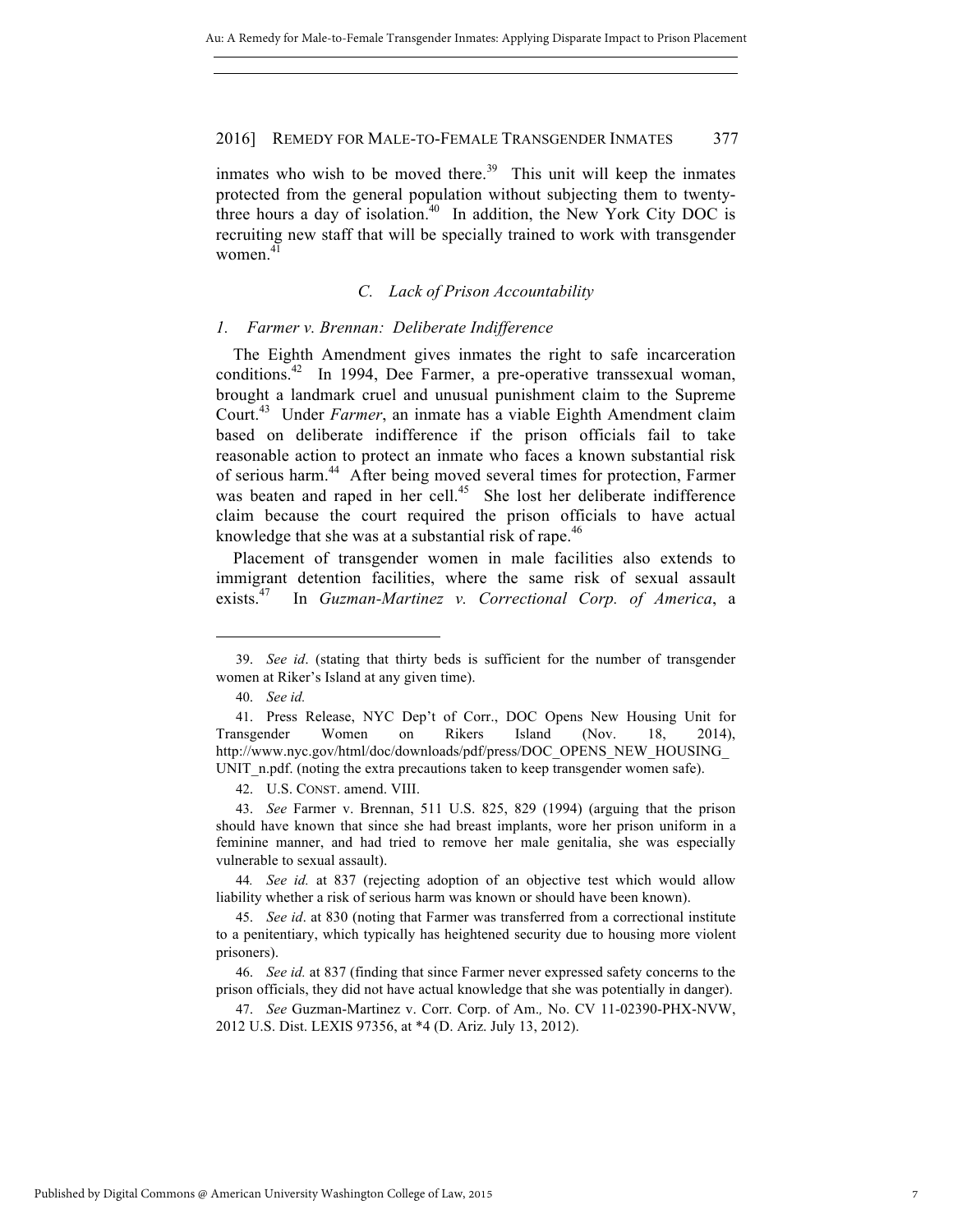transgender detainee was housed with male detainees.<sup>48</sup> While there, a correctional officer sexually abused her and then threatened to "give" her to the male detainees. $49$  Even after she reported the abuse, the facility did not move her to a single occupancy cell.<sup>50</sup> Similar to *Farmer*, the court found that there was no evidence the detention facility exercised deliberate indifference by placing her in a male facility. $51$ 

In *Inscoe v. Yates*, however, the court did find prison officials were deliberately indifferent.<sup>52</sup> The difference in this case is that a prison guard actually opened Inscoe's cell for two male inmates who proceeded to take turns brutally raping her.<sup>53</sup> The court found sufficient evidence in the guard's actions to show that he knew letting two male inmates into a transgender woman's cell would put her at a substantial risk of sexual assault.<sup>54</sup>

#### *2. Mitchell v. Price*

Mitchell, a transgender woman held at a Wisconsin jail, brought an equal protection suit against the facility and six corrections officers.<sup>55</sup> After Mitchell was transferred to the Public Safety Building, inmates began to taunt and harass her.<sup>56</sup> She complained and was moved to another pod, however, three days later she was being transferred back.<sup>57</sup> The court found that Mitchell could not substantiate an equal protection claim based on her transfer.<sup>58</sup> The court stated that both parties agreed that Mitchell's equal protection claims based on her transgender status should receive

 $\overline{a}$ 

54. *See id.* (finding the guard guilty of deliberate indifference).

<sup>48.</sup> *See id*. (noting she was continually sexually harassed by other detainees).

<sup>49.</sup> *See id*. at \*8 (explaining that the correctional officer made Guzman watch as he ejaculated into a cup and made her drink it).

<sup>50.</sup> *See id*. at \*4.

<sup>51.</sup> *See id*. at \*8 (holding that a detainee's desire to be free from discomfort does not amount to loss of a liberty interest).

<sup>52.</sup> *See* Inscoe v. Yates, No. 1:08-cv-01588-DLB PC, 2009 U.S. Dist. LEXIS 92012, at \*7 (E.D. Cal. Sept. 18, 2009).

<sup>53.</sup> *See id.* (noting that the two inmates violently raped her and she was denied medical aid for several hours).

<sup>55.</sup> Mitchell v. Price, No. 11-cv-260-wmc, 2014 U.S. Dist. LEXIS 171561, at \*4 (W.D. Wis. Dec. 10, 2014) (noting that only the correctional officer who treated her differently and called her a hermaphrodite survived summary judgment).

<sup>56.</sup> *See id.* (detailing three days of inmates calling her a faggot and threatening violence).

<sup>57.</sup> *See id.* at \*9 (citing an incident report in which one deputy told believed the hermaphrodite should return to her original cell).

<sup>58.</sup> *See id*. at \*32 (finding no evidence that Mitchell's transfer to segregation was any different treatment than received by other inmates who break rules).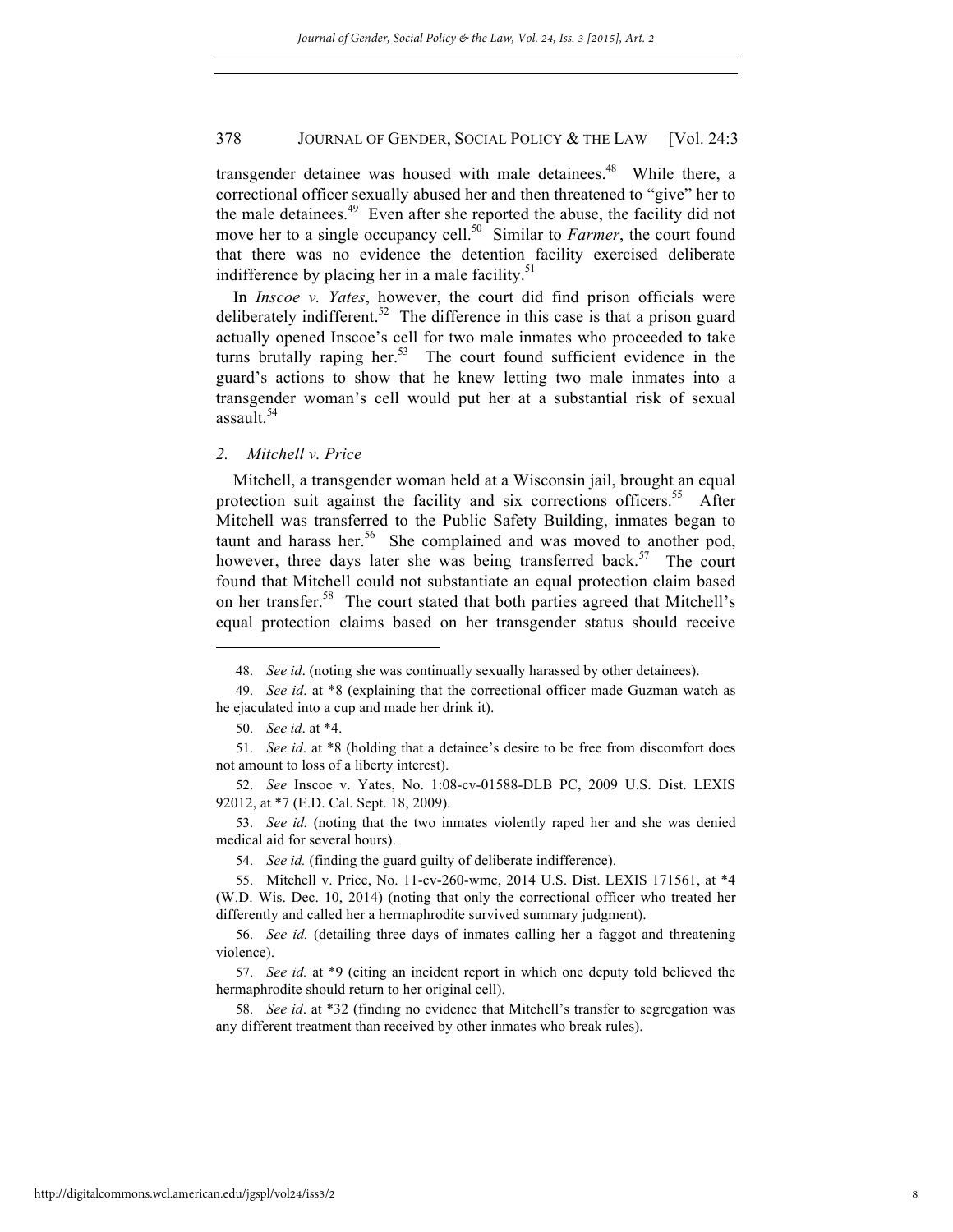heightened scrutiny, although not all courts hold this to be true.<sup>59</sup> In order to meet her burden in an equal protection claim, a transgender female inmate must prove that: (1) she has been intentionally treated differently from other biologically male inmates; and (2) there is a substantial relationship between the difference in the treatment the two groups received and an important government interest.<sup>60</sup> The *Mitchell* court found in favor of five out of the six defendants because Mitchell could not establish the requisite discriminatory intent needed for an equal protection  $\text{claim.}^{61}$  However, the court allowed Mitchell to continue with her equal protection claim against one defendant because this defendant's actions demonstrated discriminatory animus.<sup>62</sup>

## *3. Use of Disparate Treatment and Disparate Impact in Equal Protection Claims*

Title VII of the Civil Rights Act of 1964 prohibits employers from discriminating against employees because they are part of a protected class. $^{63}$  In 2012, the EEOC held that discrimination against a transgender person is discrimination because of sex and is prohibited by Title VII. $^{64}$ However, applying this to prison sexual abuse cases has proven difficult.<sup>65</sup>

61. *Mitchell*, 2014 U.S. Dist. LEXIS 171561, at \*24 (granting summary judgment because Mitchell had no proof the officers acted based on her transgender status).

65. *See* Braninburg v. Coalinga State Hosp., No. 1:08-CV-01457-MHM, 2012 U.S. Dist. LEXIS 127769, at \*22 (E.D. Cal. Sept. 6, 2012).

<sup>59.</sup> *See id.* at \*19-20 (noting that the Seventh Circuit has not yet decided that transgender individuals are entitled to heightened scrutiny). *But see* Glenn v. Brumby*,* 663 F.3d 1312, 1319 (11th Cir. 2012) (holding that all persons, whether transgender or not, are protected from discrimination based on gender stereotypes); Braninburg v. Coalinag State Hosp., No. 1:08-CV-01457-MHM, 2012 U.S. Dist. LEXIS 127769, at \*22 (E.D. Cal. Sept. 6, 2012) (holding that it is not apparent that transgender people are a suspect class).

<sup>60.</sup> *See Mitchell*, 2014 U.S. Dist. LEXIS 171561, at \*22 (requiring a transgender woman to show she was treated differently than others who are similarly situated). *But see* Nabozny v. Podlesny*,* 92 F.3d 446, 454 (7th Cir. 1996) (holding that defendant negligence is not sufficient to establish intentional disparate treatment).

<sup>62</sup>*. See id.* (holding that a jury could reasonably infer that a staff member making decisions about an inmate known to have special needs based on her transgender status would have been aware of a substantial risk to her safety).

<sup>63.</sup> 2 U.S.C. § 1311 (1964) (prohibiting adverse employment actions based on an individual's race, color, religion, sex, or national origin).

<sup>64.</sup> *See* Mia Macy, EEOC Appeal No. 0120120821 at \*1 (Apr. 20, 2012), http://www.eeoc.gov/decisions/0120120821%20Macy%20v%20DOJ%20ATF.txt (classifying transgender discrimination as gender identity discrimination); *see also* Exec. Order No. 13152, 65 Fed. Reg. 26,115 (May 2, 2000) (amending Executive Order 11478 to include sexual orientation protection).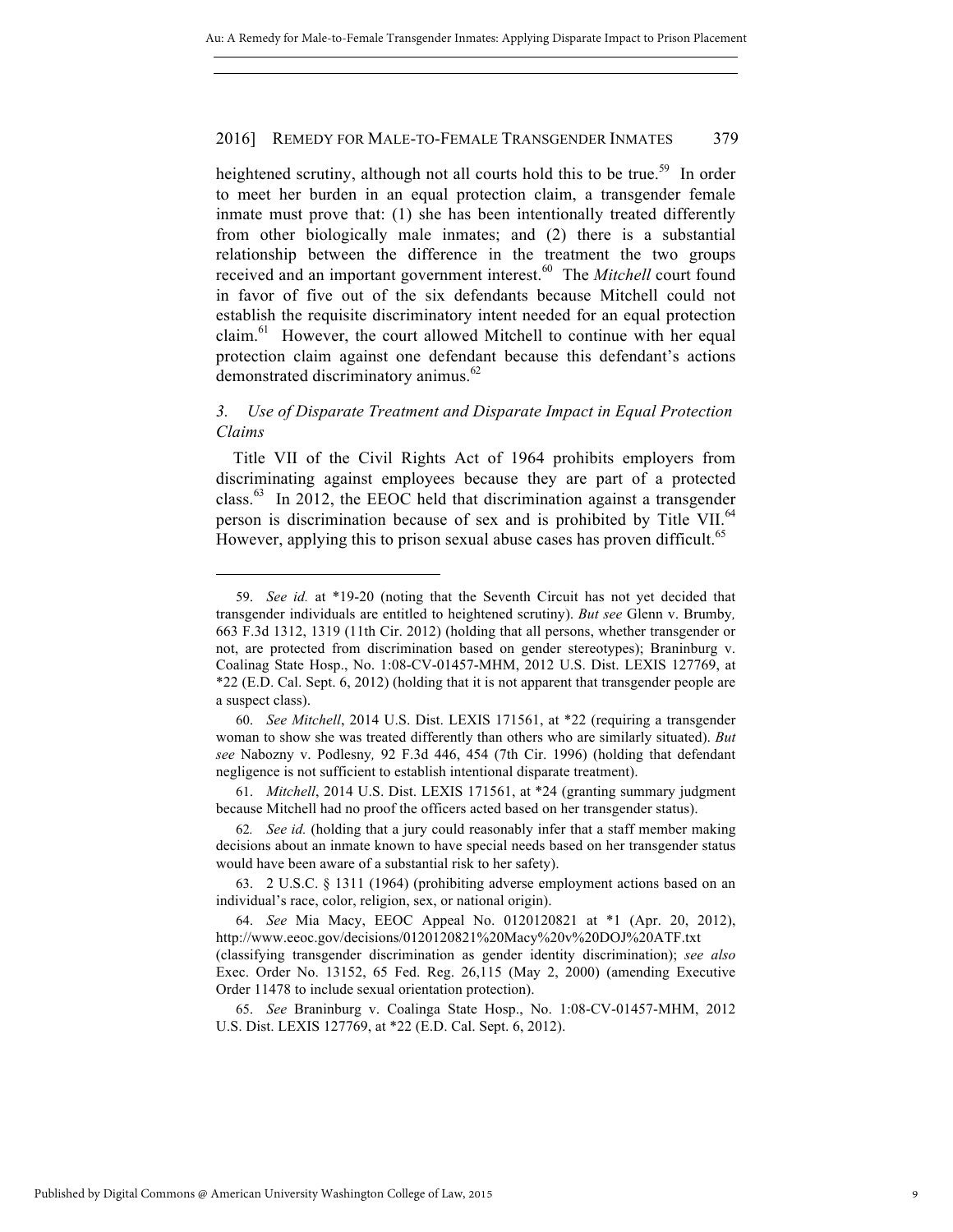In *Braninburg v. Coalings State Hospital*, a transgender inmate lost her equal protection claim because she did not have evidence of either discrimination or discriminatory intent based on her transgender status.<sup>66</sup> Although the *Braninburg* court did not agree, many courts have now found that transgender individuals are a protected class, entitled to heightened scrutiny.<sup>67</sup> However, the *Braninburg* court did concede that transgender inmates could bring an equal protection claim under the rational basis test, but only if they are a member of an identifiable class.<sup>68</sup> Still, *Braninburg* could not show that she was intentionally treated differently from the other biologically male inmates in the hospital based on her transgender status because the court did not find circumstantial evidence sufficient to establish her claim. $69$ 

The court refused to consider that Braninburg, as the only transgender woman inmate, was the only inmate assaulted by prison guards and was then left alone in an open hospital ward where she was raped.<sup>70</sup> The court found that these facts were not sufficient to overcome the lack of evidence showing the guards had the requisite discriminatory intent.<sup>71</sup> The court even refused to consider transgender individuals as an identifiable class of inmates.<sup>72</sup> In fact, the court held that she did not meet any of the elements required to establish an equal protection claim based on her transgender status. $33$ 

While disparate treatment claims have historically been brought for

<sup>66.</sup> *See id*. at \*23 (dismissing her claim because she only offered conclusory statements that her sexual abuse was based on discrimination because she is transgender).

<sup>67.</sup> *See Mitchell*, 2014 U.S. Dist. LEXIS 171561, at \*22 (finding transgender inmates a suspect class).

<sup>68.</sup> *Braninburg,* 2012 U.S. Dist. LEXIS 127769, at \*23 (dismissing her claim because she only offered conclusory statements that her sexual abuse was based on discrimination because she is transgender).

<sup>69.</sup> *See id.* at \*23 (holding that when a suspect classification is not present, a plaintiff can establish an equal protection claim by showing that similarly situated individuals were treated differently without a rational relationship to a legitimate state purpose).

<sup>70.</sup> *See id*. at \*22, (dismissing her complaint when Braninburg could only offer that she was in fact, a pre-operative transgender woman).

<sup>71.</sup> *See id*. (holding that Braninburg failed to offer any evidence she was targeted with discriminatory intent based on her gender identity).

<sup>72.</sup> *See id*. (finding she did not show that she was a member of an identifiable class entitled to equal protection).

<sup>73.</sup> *See id*. at \*23 (stating Braninburg also did not show she was intentionally treated differently than others similarly situated or that there was no rational reason for the difference in treatment).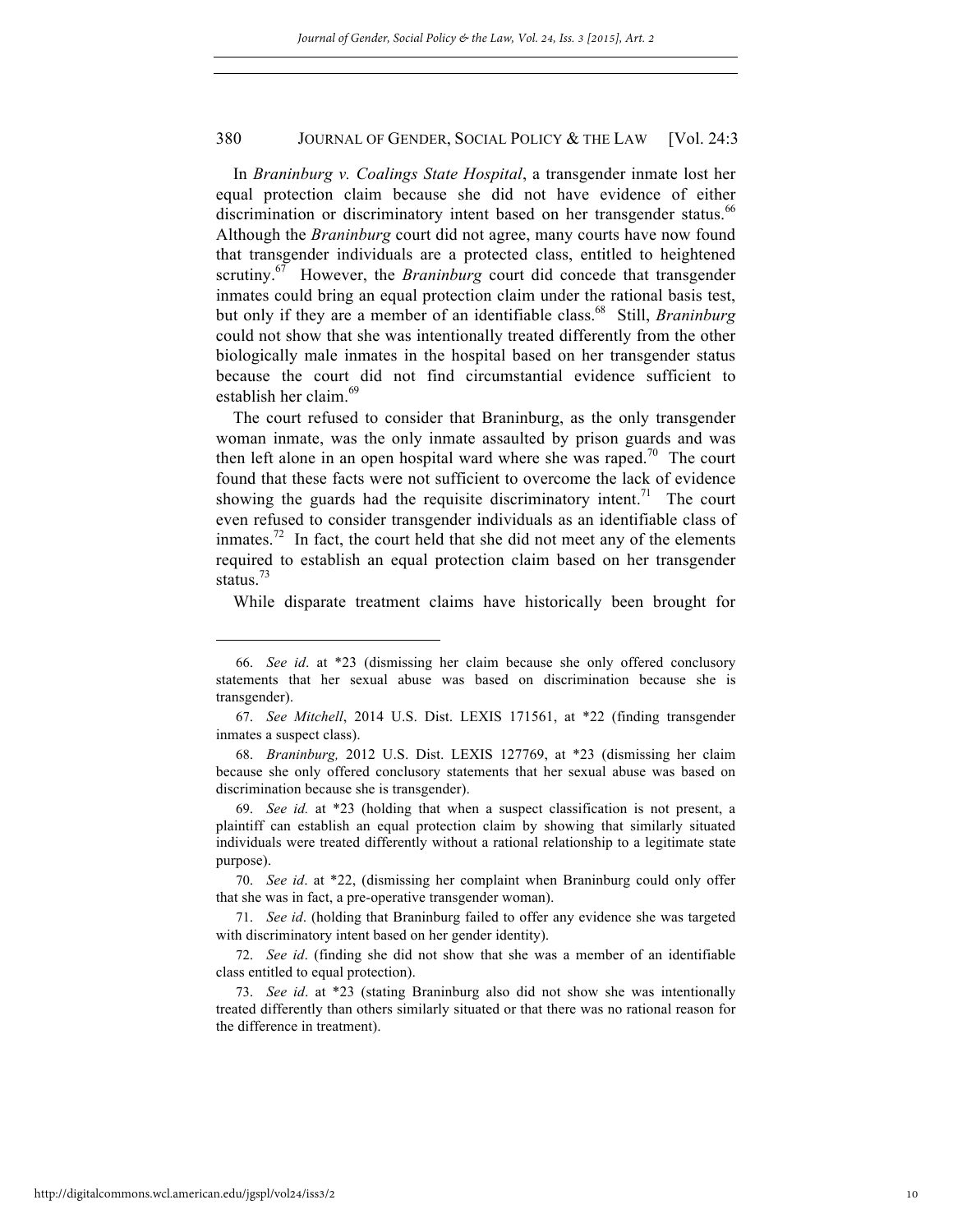employment discrimination, the *Mitchell* court allowed this argument in her prison claim.<sup>74</sup> Likewise, disparate impact claims are now being extended beyond employment law into fair housing and fair credit reporting claims.<sup>75</sup> So far, no transgender inmate has brought a disparate impact claim for prison sexual abuse.<sup>76</sup> Disparate impact claims are traditionally applied to facially neutral employment practices and generally brought on the basis of gender or race, although they have also recently been brought based on transgender status.<sup>77</sup> To establish a disparate impact claim, a plaintiff must identify a specific discrimination practice; show that the practice has a disparate impact on a protected class; and show the policy causes the disparate impact.<sup>78</sup> As evidenced by Mitchell's use of disparate treatment outside of the employment context, disparate impact claims are not limited to employment discrimination cases.<sup>79</sup>

#### III. ANALYSIS

## *A. Transgender Inmates are Extremely Unlikely to Successfully Establish a Deliberate Indifference Claim Before They are Sexually Assaulted Because Constructive Knowledge of a Known Risk Is Not Sufficient to Meet The Burden.*

Prison officials have a constitutional duty to take reasonable measures to guarantee inmate safety.80 However, this only requires prison officials to take action to prevent sexual assaults if they have actual knowledge there is a substantial risk to that inmate. $81$  Because prisoners are required to present

<sup>74.</sup> *See* Mitchell v. Price, No. 11-cv-260-wmc, 2014 U.S. Dist. LEXIS 171561, at \*23 (W.D. Wis. Dec. 10, 2014) (allowing Mitchell to argue disparate treatment in her prison abuse claim).

<sup>75.</sup> *See* Adkins v. Morgan Stanley, No. 12-CV-7667, 2013 U.S. Dist. LEXIS 104369, at \*24 (S.D.N.Y. July 25, 2013) (stating that there is little doubt facially neutral practices resulting in a disparate impact amount to unlawful discrimination under the Fair Housing Act).

<sup>76.</sup> *See Mitchell*, 2014 U.S. Dist. LEXIS 171561, at \*23 (noting that disparate treatment claims are traditionally brought in employment discrimination cases).

<sup>77.</sup> *See* Griggs v. Duke Power Co., 401 U.S. 424, 431 (1971) (explaining that facially fair employment practices that are discriminatory in application violate Title VII).

<sup>78.</sup> *See* 42 U.S.C.S. § 2000e-2(k)(1)(A) (1964).

<sup>79.</sup> *See Mitchell*, 2014 U.S. Dist. LEXIS 171561, at \*22.

<sup>80.</sup> *See* Farmer v. Brennan, 511 U.S. 825, 832 (1994); *see also* Rhodes v. Chapman, 452 U.S. 337, 347-49 (1981) (holding that although the Constitution does not mandate comfortable prisons, being violently assaulted in prison is not part of the penalty imposed on criminals).

<sup>81.</sup> *See Farmer,* 511 U.S. at 833 (noting that not every injury suffered by one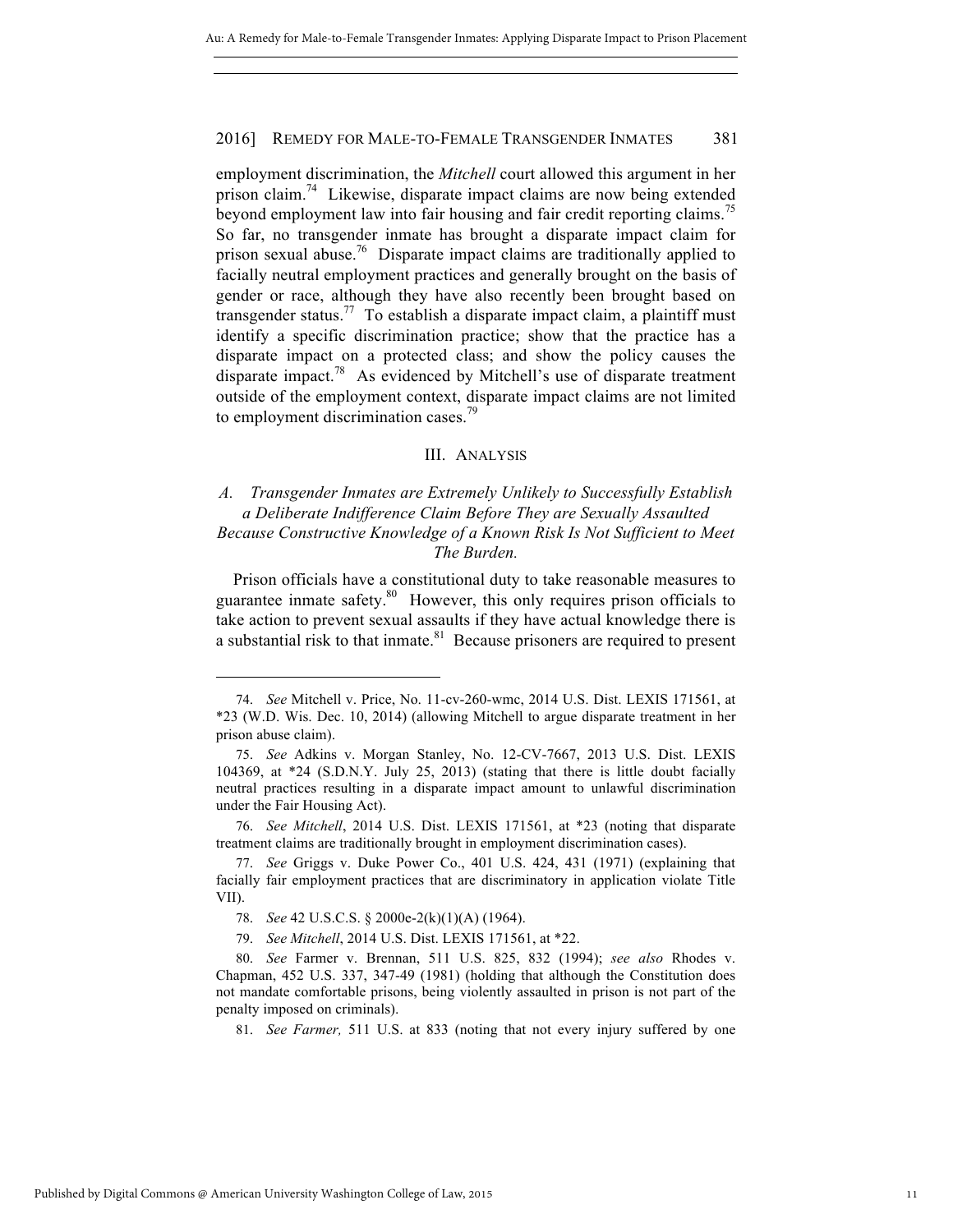evidence both that the prisoner was at a substantial risk of harm and that the prison officials knew of and disregarded this risk, without proof of a previous sexual assault or sexual assaults of other transgender inmates, a transgender woman is likely to lose a deliberate indifference claim.<sup>82</sup> As in *Farmer*, proving a prison official knew of a significant risk of transgender sexual assault is what disposes of most deliberate indifference claims.<sup>83</sup> The *Farmer* court declined to define deliberate indifference under tort recklessness standards, which would have allowed many more transgender inmates to meet their burden. $84$  Instead, the court chose to apply criminal law recklessness, a much higher burden.<sup>85</sup> The *Farmer* court discarded Farmer's proposed deliberate indifference test because the term "deliberate indifference" is in neither the Constitution nor the statute.<sup>86</sup> Yet, the court had no issue requiring prison officials to have actual or constructive knowledge of a risk for the inmate to be held liable, despite the fact that, just like deliberate indifference, neither of those terms appear in either the Constitution or PREA. $87$  Therefore, because neither the Constitution nor PREA defines deliberate indifference, the court arbitrarily chose to apply it in a way that burdens prisoner plaintiffs.<sup>88</sup>

Farmer's deliberate indifference claim failed because she could not prove that prison officials knew her specific cell mate was a substantial risk to her.<sup>89</sup> Although prison officials have a duty to protect inmates from

84. *See generally Farmer*, 511 U.S. at 836-41.

inmate at the hands of another is constitutionally protected); *see also* Hudson v. McMillian, 503 U.S. 1, 6-8 (1992) (holding that a prison official must have a sufficiently culpable state of mind to violate the Eight Amendment).

<sup>82.</sup> *See Farmer*, 511 U.S. at 838 (stating that a prison official's failure to perceive a significant risk does not amount to punishment, and thus cannot rise to a claim of cruel and unusual punishment).

<sup>83.</sup> *See* D.B. v. Orange Cnty., No. 6:13-cv-434-Orl-31DAB, 2014 U.S. Dist. LEXIS 130993, at \*14-17 (M.D. Fla. Sept. 18, 2014) (granting summary judgment for the county although the plaintiff reported harassment and fear of sexual assault and finding a reasonable fact finder would not find adequate evidence that a substantial risk existed).

<sup>85.</sup> *See id*. at 842 (rejecting the argument that absent an objective deliberate indifference test, prison officials will be free to ignore prisoner safety risks).

<sup>86.</sup> *See id*. at 840 (referring to the term as "judicial gloss," which does not necessarily govern).

<sup>87.</sup> *See id*. at 837, 840; *see also* Canton v. Harris, 489 U.S. 378, 391-92 (1989) (finding liability appropriate when policy makers are on notice of a particular need).

<sup>88.</sup> *See Farmer*, 511 US. at 840-41 (explaining that the court is not required to interpret deliberate indifference under tort recklessness absent a definition in either the Constitution or the statute at issue).

<sup>89.</sup> See *id.* at 840 (holding that prison officials who lack knowledge of a risk have not inflicted punishment).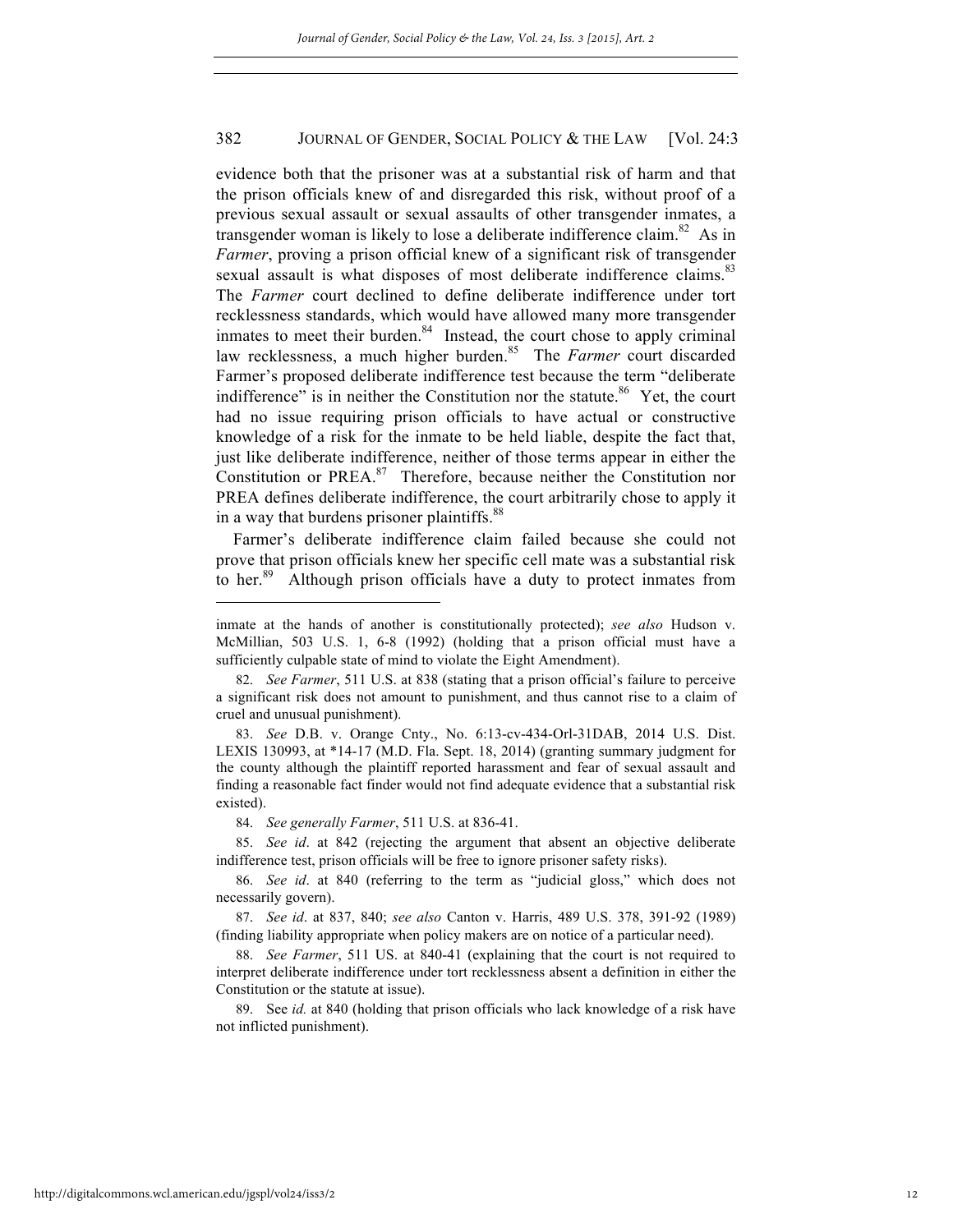other prisoners' violence, Farmer could not show that prison officials consciously disregarded previous threats to her safety by placing her in a cell with her rapist. $90$ 

Leaving an inmate, like Farmer, in conditions where she is vulnerable to sexual assault is a sufficiently serious deprivation of human needs, which amounts to a violation of an inmate's Eighth Amendment rights.<sup>91</sup> Being protected from any unwanted physical contact, and especially sexual assault, is a basic human need.<sup>92</sup> A transgender inmate has little ability to protect herself from conditions of confinement which put her at a substantial risk of sexual assault, including being forced to shower, expose formed breasts, and change in front of male inmates. $93$ 

This higher burden makes it nearly impossible for any inmate, but especially a transgender inmate, to bring a successful deliberate indifference claim because transgender inmates must show prison officials were actually aware of their higher risk of sexual assault.<sup>94</sup> By requiring inmates to prove prison officials actually knew of a substantial risk of harm rather than that they *should* have known, the courts have essentially granted prison officials with boundless immunity.<sup>95</sup>

This standard creates a presumption that prison officials are unaware of a substantial risk of sexual assault to transgender inmates which can only be overcome by showing there is no question they were not aware.<sup>96</sup> In order for Farmer to have established that the prison officials knew there was substantial risk of her being raped, the *Farmer* court would have required some evidence that her cell mate had specifically threatened her prior to her

<sup>90.</sup> *See id.* at 833 (noting that protection from other inmates is a condition of confinement subject to the Eighth Amendment); *see also* Withers v. Levine, 615 F.2d 158, 161 (4th Cir. 1980) (finding prison officials deliberately indifferent where there was a pervasive risk of harm to inmates from other prisoners and the officials failed to respond).

<sup>91.</sup> *See* Wilson v. Seiter, 501 U.S. 294, 301-03 (1991) (applying the objective prong of the deliberate indifference test).

<sup>92.</sup> *See* Rhodes v. Chapman, 452 U.S. 337, 347 (1981) (noting that a prison official's act or omission must result in the denial of basic life necessities).

<sup>93.</sup> *See* JUST DETENTION INT'L, *supra* note 5, at 1-2 (explaining that transgender women face extreme danger in male prisons).

<sup>94.</sup> *See Farmer*, 511 U.S. at 835-36 (requiring an inmate to prove prison officials were aware of facts that infer existence of a substantial risk of harm and for him to draw the inference).

<sup>95.</sup> *See id*. at 848 (concluding that the district court may have placed decisive weight on the fact that Farmer did not notify prison officials he feared for his safety).

<sup>96.</sup> *See id*. at 841-42 (refusing to hold prison officials liable if they are unaware of a substantial risk of harm to an inmate, even when the risk is obvious).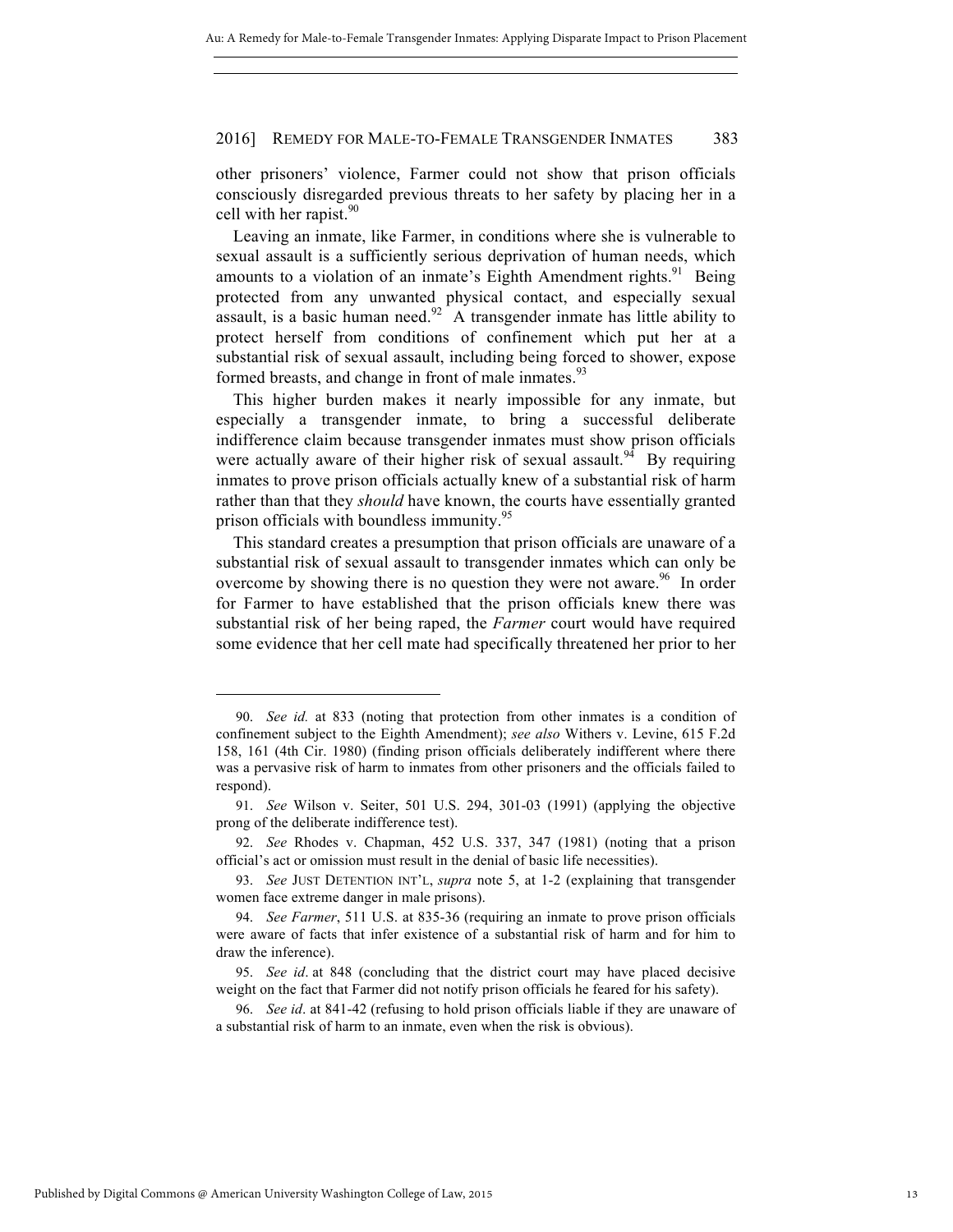being moved into that cell and that she had reported the threat.<sup>97</sup> Despite the court's contention that requiring the subjective deliberate indifference test would not require inmates to be injured by other inmates in order to obtain an injunction, in application, that is precisely what this test requires for transgender inmates.<sup>98</sup> Farmer had silicone breast implants, wore her prison issued clothing in a feminine manner and even had a failed operation to remove her male sex organs.<sup>99</sup> Yet the court maintained that this, combined with known past threats of violence and a transfer to a maximum security prison, was insufficient to establish that she was plainly at risk for sexual assault and that prison officials must have known this.<sup>100</sup>

The difference in the outcomes of *Farmer v. Brennan* and *Inscoe v. Yates* demonstrates how difficult this burden is to meet.<sup>101</sup> In *Inscoe*, a transgender inmate won her deliberate indifference claim after prison guards actively participated in increasing her risk of sexual assault.<sup>102</sup> After she was finally treated for her first sexual assault, she was moved to a secluded area and assaulted again.<sup>103</sup> But for the prison guard opening the cell for Inscoe's rapists, the court would likely have granted the defendant's motion for summary judgment.<sup>104</sup> Based on the outcome in *Farmer*, if the prisoners had attacked Inscoe without guard assistance she would have had difficulty demonstrating that the guards had actual

104. *See id*. at \*7-8 (providing a reminder that prison officials must be subjectively aware of harm for a deliberate indifference claim to proceed).

<sup>97.</sup> *See id*. at 842-43 (explaining that evidence of a longstanding and welldocumented risk of inmate attacks would be sufficient for a jury fact finder to infer the official must have known about the risk); *see also* Pennsylvania v. West Virginia, 262 U.S. 553, 593 (1923).

<sup>98.</sup> *See Farmer*, 511 U.S. at 845 (applying the subjective test does not deny an injunction to prisoners who clearly prove their conditions of confinement are unsafe and life-threatening).

<sup>99</sup>*. See id*. at 829 (explaining that Farmer had also undergone estrogen therapy and resorted to black market testicle removal).

<sup>100.</sup> *See id*. (noting that all the parties concede that Farmer projects female characteristics).

<sup>101.</sup> *See id*. at 829-30 (finding that the prison guards did not have actual knowledge Farmer was at risk of rape); *see also* Inscoe v. Yates, No. 1:08-cv-01588-DLB PC, 2009 U.S. Dist. LEXIS 92012, at \*8-9 (E.D. Cal. Sept. 18, 2009) (holding the prison guards liable when Inscoe had already been attacked and a guard opened her cell for other inmates).

<sup>102.</sup> *Inscoe*, 2009 U.S. Dist. LEXIS 92012, at \*8 (delaying Inscoe's medical attention because a supervisor refused to believe a guard aided in her rape after another guard let them into her cell).

<sup>103.</sup> *See id*. at \*8-9 (finding that a corrections officer responded to Inscoe's report by telling her she likely enjoyed it).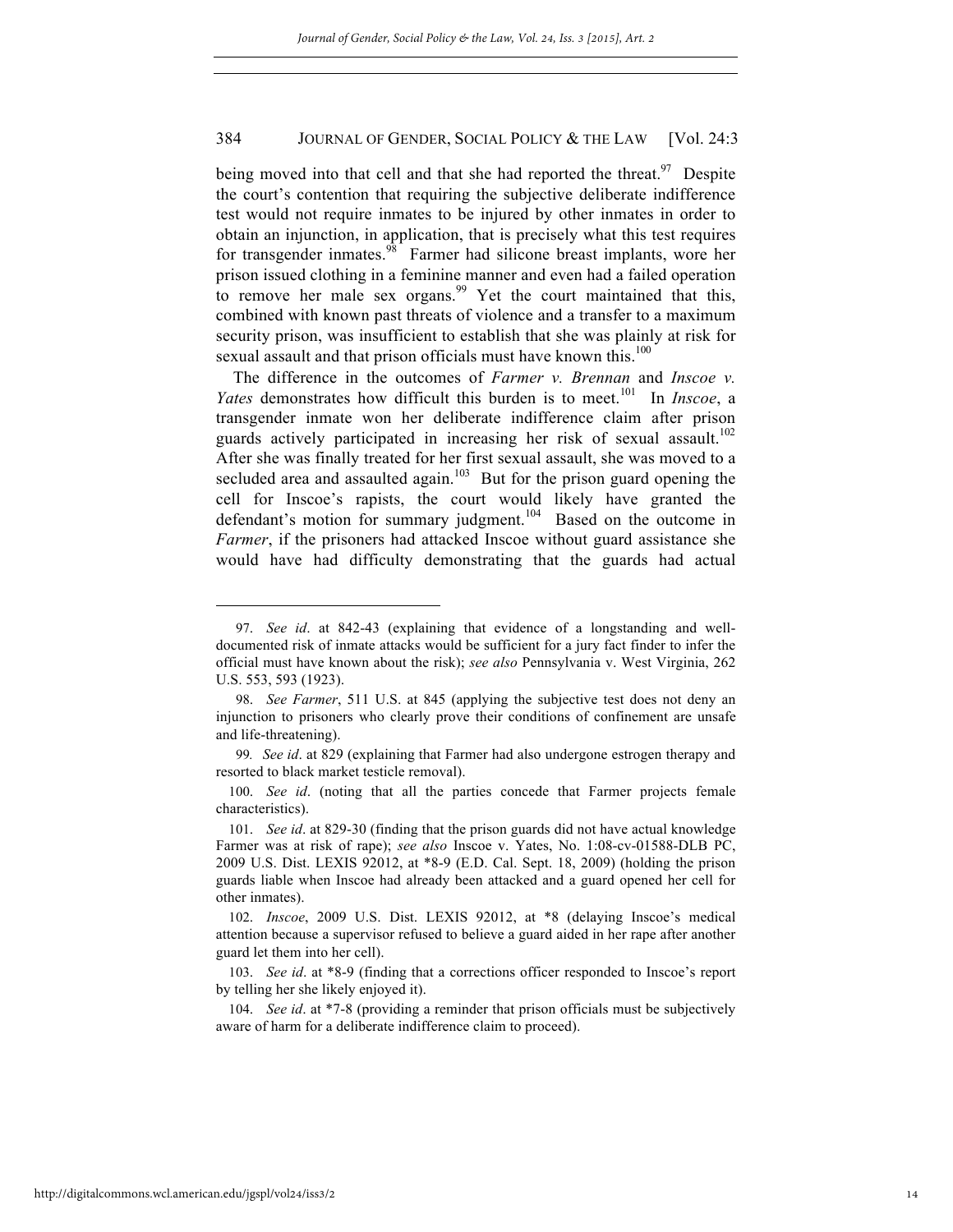knowledge that she was at risk of sexual assault.<sup>105</sup> It would be difficult for any court to hold that a prison guard who opened a door to a female transgender inmate's cell for two male inmates did not know his action subjected her to a substantial risk of sexual assault.<sup>106</sup>

Although *Farmer* defined deliberate indifference somewhere between negligence and acts or omissions for the purpose of causing harm, in practice, acts or omissions intended to harm transgender inmates are required to survive summary judgment, and ultimately win a claim.<sup>107</sup> Deliberate indifference claims require such a heavy showing of intent that only inmates who, like Inscoe, can show prison officials participated in their assault have a chance for their case to reach trial.<sup>108</sup> Had either an inmate or guard assaulted Inscoe in the hospital or a corridor, or even if her cell mate had raped her, as in *Farmer* and *Braninburg*, her claim would probably have been dismissed.109 In both *Farmer* and *Braninburg*, the transgender inmates were assaulted in their sleeping quarters without prison officials being physically present or participating, which is largely why they each lost their lawsuits. $110$ 

Short of a prison official actively participating in her assault, a transgender inmate would have to be subjected to repeated sexual assaults without the officials acting to survive summary judgment.<sup>111</sup> Furthermore, following *Farmer*, courts would likely require written reports of previous sexual assaults or threats of sexual assault to show prison officials were actually aware of a substantial risk of sexual assault.<sup>112</sup> This written report

108. *See Inscoe*, 2009 U.S. Dist. LEXIS 92012, at \*8 (finding that a guard's participation in her rape was clear evidence of deliberate indifference).

109. *See Farmer*, 511 U.S. at 839, 841 (holding that to act recklessly a prison official must "consciously disregard" a substantial risk of harm to an inmate).

<sup>105</sup>*. See Farmer*, 511 U.S. at 844-45 (finding insufficient evidence the guards knew Farmer's cell mate would rape her).

<sup>106.</sup> *Inscoe*, 2009 U.S. Dist. LEXIS 92012, at \*8 (holding that Inscoe stated a cognizable Eighth Amendment claim against the defendant because he knew of and disregarded an excessive risk to her health and safety).

<sup>107.</sup> *Farmer,* 511 U.S. at 836 (equating deliberate indifference to criminal law recklessness).

<sup>110.</sup> *See id*. at 830-31 (noting Farmer was assaulted at night in her cell); Braninburg v. Coalinga State Hosp., No. 1:08-cv-01457-MHM, 2012 U.S. Dist. LEXIS 127769, at \*8-9 (E.D. Cal. Sept. 6, 2012) (detailing Braninburg's rape in an open prison hospital ward).

<sup>111.</sup> *See Farmer, 511 U.S.* at 830 (referencing the fact that Farmer was placed in the cell she was raped in after previously being segregated for safety concerns).

<sup>112.</sup> *See* Mitchell v. Price, No. 11-cv-260-wmc, 2014 U.S. Dist. LEXIS 171561, at \*28, \*31 (W.D. Wis. Dec. 10, 2004) (allowing Mitchell's claim to proceed only against the guard who would have seen reports of threats she received in previous cell assignments and known she was vulnerable to sexual assault).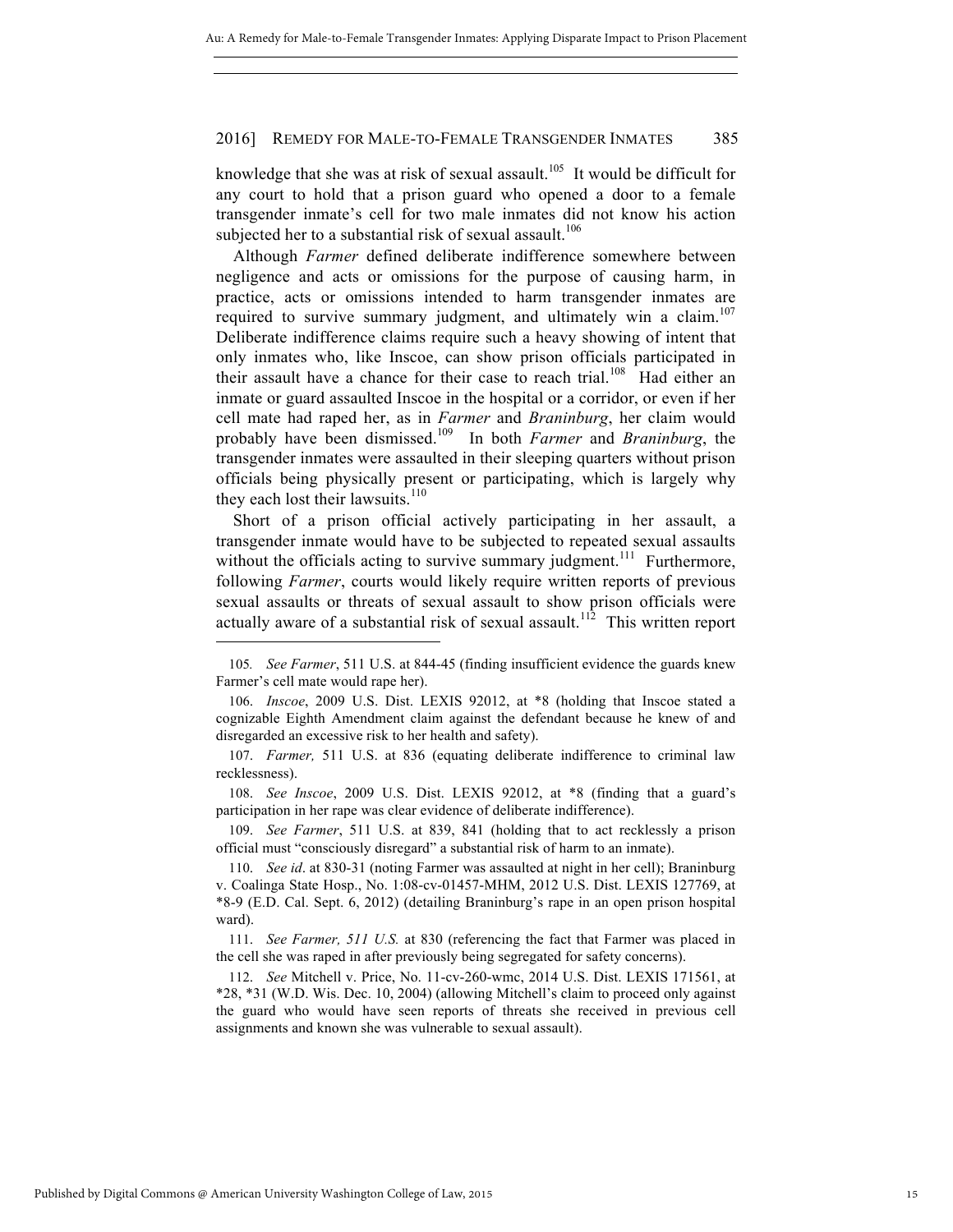requirement, however, amounts to precisely the omission the *Farmer* Court insisted was not required to meet the deliberate indifference standard.<sup>113</sup>

## *B. It is Nearly as Difficult for Individual Transgender Inmates to Bring Disparate Treatment Claims Because They Must Show They are Being Treated Differently Than Others Based on Their Gender Identity.*

In *Glenn,* a transgender woman was successful in her disparate treatment claim because she had direct evidence that her employer fired her for being transgender.<sup>114</sup> Glenn's boss openly admitted the adverse employment action was based on his dislike and discomfort with her transgender transition.<sup>115</sup> Though Glenn was fortunate to have direct evidence of her unequal treatment, unlike the prisoners' lawsuits, employment disparate impact claims do not require it.<sup>116</sup> In theory, no equal protection claim requires direct evidence of discriminatory treatment.<sup>117</sup> For this reason, most disparate treatment employment claims succeed based on circumstantial evidence from which the jury can infer discrimination.<sup>118</sup> However, the opposite is true of prison equal protection claims.<sup>119</sup> Courts require prisoners to provide direct evidence showing they were discriminated against. $^{120}$ 

It is not as difficult to establish that a transgender woman is being treated differently than a non-transgender male inmate as it is to prove that she is

<sup>113.</sup> *See Farmer*, 511 U.S. at 836-37 (stating that failing to act in response to a substantial risk of serious harm is the equivalent of reckless disregard).

<sup>114.</sup> U.S. CONST. amend. XIV, § 1; Glenn v. Brumby, 663 F.3d 1312, 1316 (11th Cir. 2012) (finding discrimination based on gender non-conformity is sexdiscrimination and protected under the Equal Protection Clause).

<sup>115.</sup> *See Glenn*, 663 F.3d at 1320 (calling a man wearing women's clothing unnatural and unsettling).

<sup>116.</sup> *See id*. at 1320 (stating that a plaintiff can offer direct or circumstantial evidence to prove discrimination); *see also* Wright v. Southland Corp., 187 F.3d 1287, 1300 (11th Cir. 1999).

<sup>117.</sup> *See Wright,* 187 F.3d at 1293-94 (outlining standards of proof for equal protection claims).

<sup>118.</sup> *See, e.g.*, Tex. Dep't of Cmty. Affairs v. Burdine, 450 U.S. 248, 254 (1981) (requiring a plaintiff to produce only enough evidence to allow the trier of fact to infer unequal treatment).

<sup>119.</sup> *See* Mitchell v. Price, No. 11-cv-260-wmc, 2014 U.S. Dist. LEXIS 171561, at \*25, \*23 (dismissing her complaint when she could not prove intent). *Contra Burdine*, 450 U.S. at 256 (allowing either a direct showing of unequal treatment or an indirect showing the defendant's proffered reason was pretext).

<sup>120.</sup> *See generally Mitchell*, 2014 U.S. Dist. LEXIS 171561, at \*23 (refusing to accept circumstantial evidence as proof of discrimination).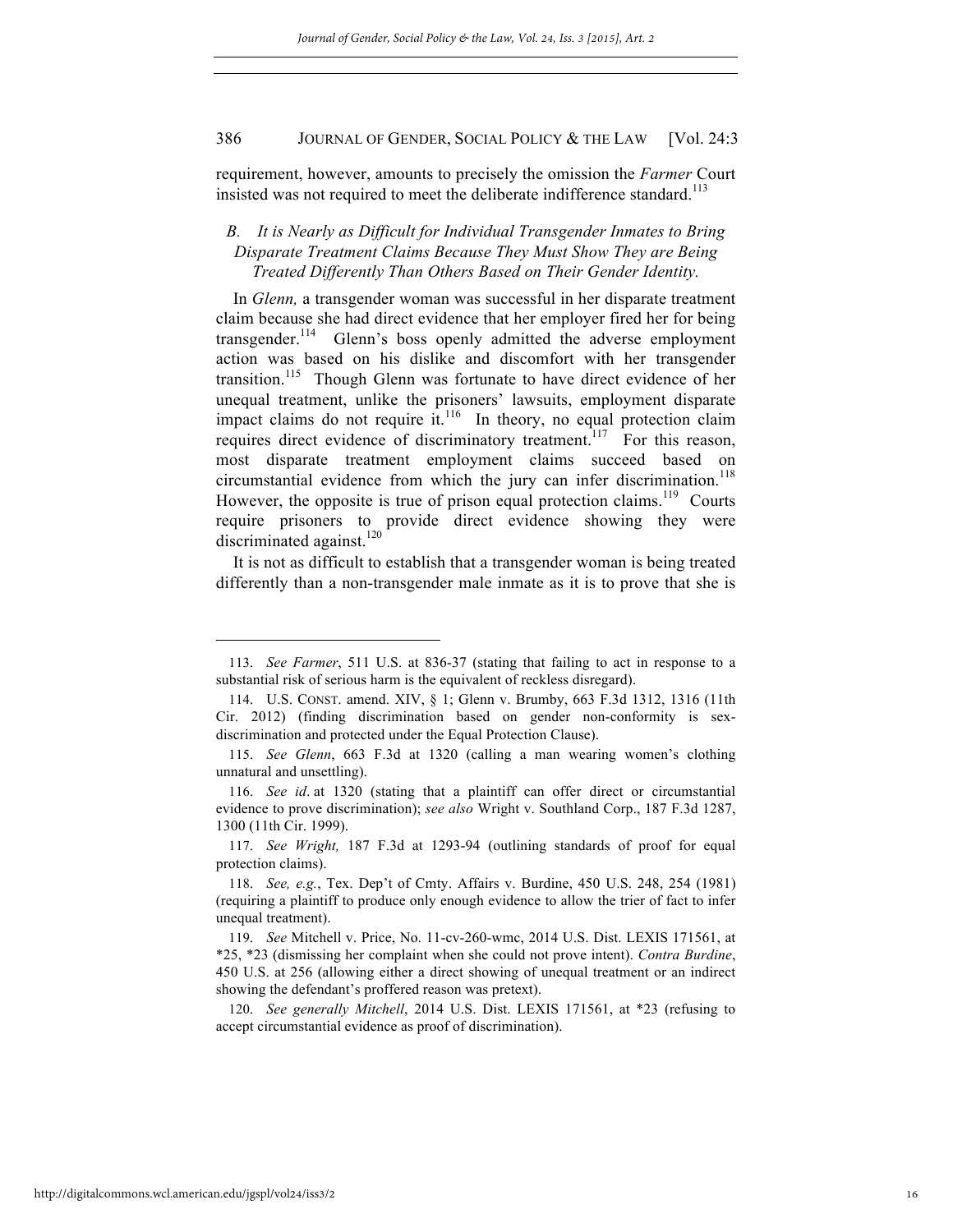being treated differently because she is transgender.<sup>121</sup> Inmates, unlike Glenn, do not have access to the same amount of evidence supporting their discrimination as non-imprisoned employees.<sup>122</sup> The burden for Mitchell was that absent a confession of discriminatory intent from one of her defendants, she had no evidence until an incident report was finally filed.<sup>123</sup> Because Mitchell was an inmate rather than an employee, she could not benefit from a presumption of discrimination.<sup>124</sup> Had she been an employee, she could have (1) argued the elements of her disparate impact claim; (2) the defendant would have had to rebut the presumption; and (3) she would have another chance to show the defendant's reason for his behavior was pretext for discrimination.<sup>125</sup> Instead, all but one of Mitchell's complaints were dismissed without the opportunity to persuade the trier of fact that she met the elements of her prima facie case.<sup>126</sup>

Mitchell was unable to establish discriminatory intent against all but one defendant because the court would not accept that Mitchell's guards' verbal harassment and apparent mocking of her transgender status, including one telling the other to look at her breasts and another calling her a hermaphrodite, was evidence the guards were treating her adversely *because* she is transgender.<sup>127</sup> Had this been an employment case, a jury would be allowed to infer that calling a transgender woman a "hermaphrodite," pointing and laughing at her breasts, and transferring her based on perceptions of her transgender status constituted disparate treatment and discrimination because of sex. $128$ 

124. *See Burdine*, 450 U.S. at 256 (noting the plaintiff has and maintains the burden of persuasion, not proof).

125. *See id*. at 250 (outlining the burden shifting analysis in employment discrimination disparate treatment claims).

126. *See Mitchell*, 2014 U.S. Dist. LEXIS 171561, at \*24-25, \*27-28, \*32 (dismissing her claims against four prison officials for lack of evidence of discriminatory intent based on her transgender status).

127. *See id.* at \*26 (holding that one guard putting his hands in her lunch was unprofessional but did not violate the Constitution because she lacked evidence he touched her food because she is a transgender woman).

128. *See* Price Waterhouse v. Hopkins, 490 U.S. 228, 250-52 (1989) (finding an employer discriminated against Plaintiff based on her gender non-conformity when executives remarked on her manly speech, clothing, and manner and made promotion

<sup>121.</sup> *See id.* at \*24-25 (noting that Mitchell was allowed to bring a disparate treatment claim against one guard for throwing mail at her, but failed to provide evidence showing he did so because she is transgender).

<sup>122.</sup> *See id*. at \*24 (dismissing the complaint against one defendant because Mitchell failed to prove non-transgender inmates were treated better or provide detailed evidence that the defendant humiliated her in front of the other defendants).

<sup>123.</sup> *See id.* at \*27-29 (finding defendant's defense of calling her a "hermaphrodite" evidence of discriminatory intent).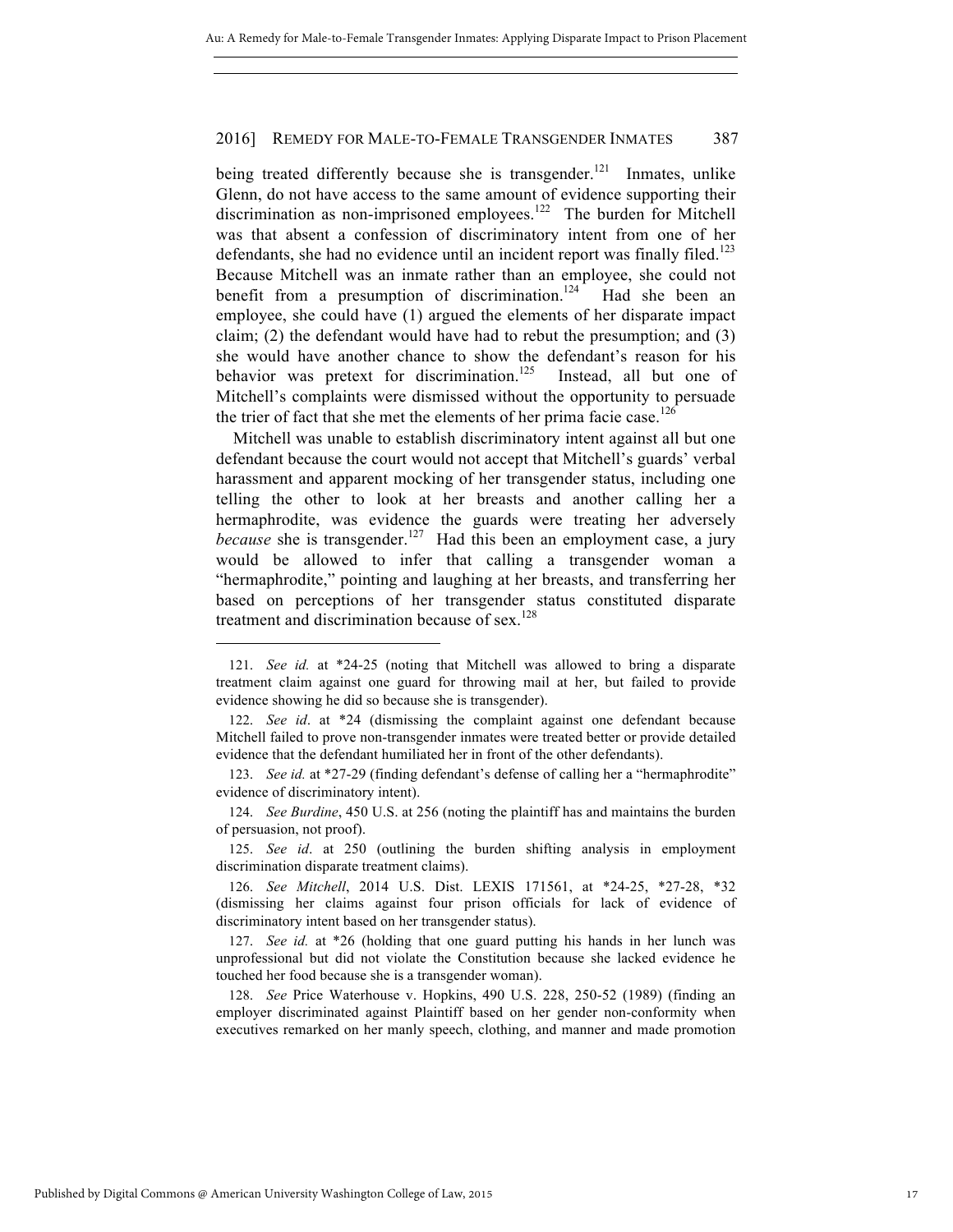However, the *Mitchell* court did hold that a jury could infer discriminatory intent when the guard moved her back into the cell where she was being threatened and was ultimately raped, although there were reports of the harassment and threats reasonably available to the guard.<sup>129</sup> Notably, this claim only survived after documented threats were recorded, and Mitchell had already been subjected to intense sexual harassment.<sup>130</sup> But for the written reports, this claim would also have been dismissed.<sup>131</sup>

Transgender inmates are uniquely vulnerable, not just to the conditions of confinement, but also because of their inability to protect themselves legally.<sup>132</sup> While employees complaining of unequal treatment can use other employees, work emails, or statistical evidence to support their claims, inmates generally only have their own testimony.<sup>133</sup> After her multiple complaints of sexual harassment were ignored, Mitchell finally filed a written incident report.<sup>134</sup> This is the only reason she succeeded in her final claim because courts simply do not give circumstantial evidence the same weight in prison claims as they do in a civil employment action.<sup>135</sup>

Braninburg, on the other hand, had no evidence that she was being targeted because of her transgender status.<sup>136</sup> That, combined with the fact that the Braninburg court did not consider her to be part of a protected class, left her unable to successfully bring a lawsuit on equal protection grounds.<sup>137</sup> Because the court would not accept circumstantial evidence as

decisions based on these factors).

<sup>129.</sup> *See Mitchell,* 2014 U.S. Dist. Lexis 171561, at \*30-32 (denying summary judgment because the defendant was a staff member making decisions about a special needs inmate and would have seen the threat reports before placing her back in the pod where she was attacked).

<sup>130.</sup> *See id*. at \*30-31 (drawing attention to the fact that the guard voiced his opinions of Mitchell through the presence of a written harassment report).

<sup>131.</sup> *See id.* at \*31.

<sup>132.</sup> *See id*. at \*27-28 (dismissing a separate complaint because Mitchell only presented her own testimony that the defendant was unduly rough when transporting her).

<sup>133.</sup> *See id*. (noting that Mitchell only had her own testimony to support her claims).

<sup>134.</sup> *See id.* at \*28 (finding no evidence in the record that prison officials ignored a threat to Mitchell's safety).

<sup>135.</sup> *See id.* at \*31-32 (allowing her last claim to proceed based on direct evidence of discriminatory animus).

<sup>136.</sup> *See* Braninburg v. Coalinga State Hosp., No. 1:08-cv-01457-MHM, 2012 U.S. Dist. LEXIS 127769, at \*22 (E.D. Cal. Sept. 6, 2012) (dismissing her equal protection claim for lack of evidence of transgender discrimination).

<sup>137.</sup> *See id*. at \*22-23 (stating that Braninburg was not a member of a suspect class; therefore, the state only had to meet the rational basis test).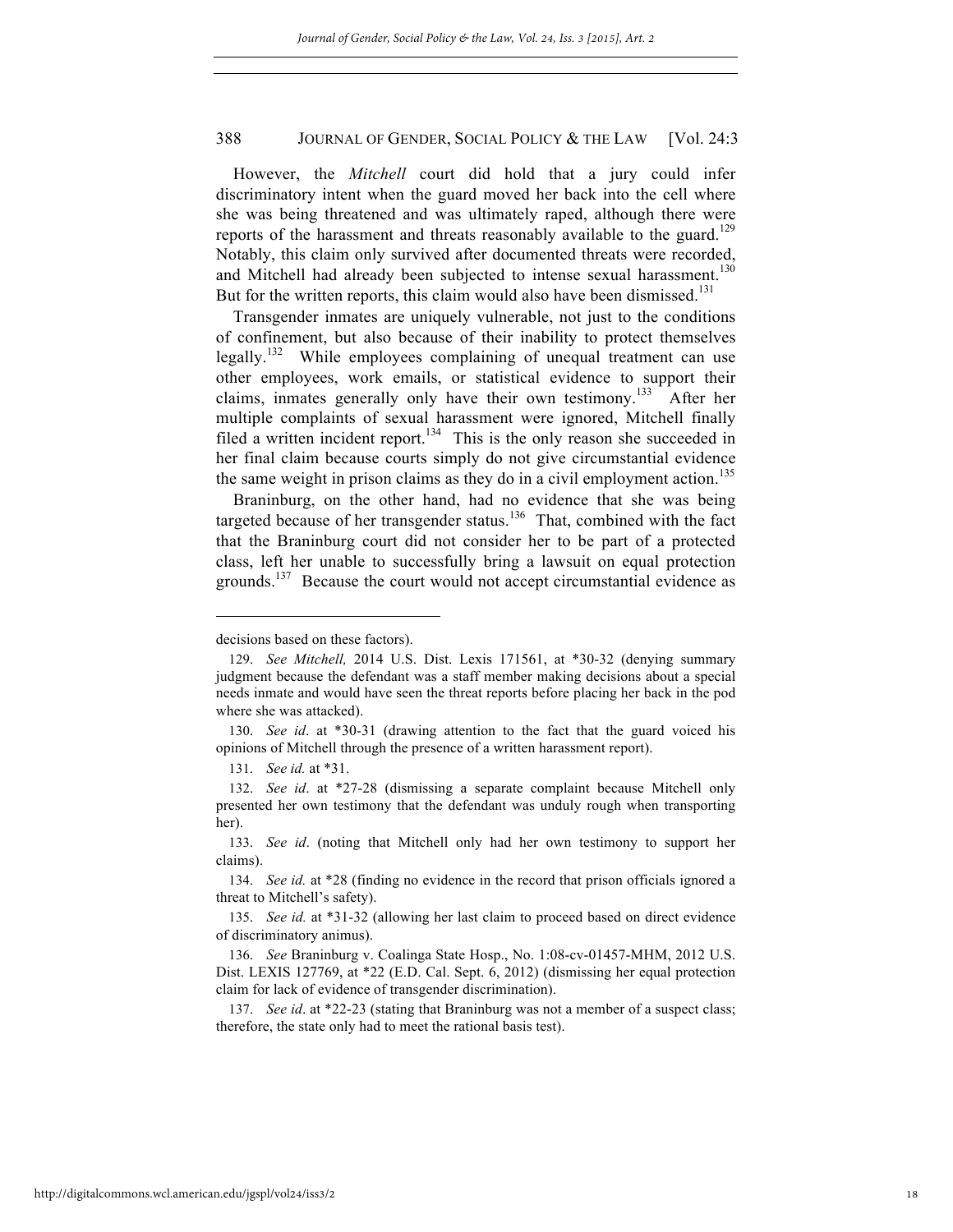sufficient to establish her equal protection claim, Braninburg could not prove she was intentionally treated differently than other biological males housed in the hospital ward.<sup>138</sup>

Since the intent element is so difficult to establish, inmates who have been repeatedly placed with their rapists or have direct evidence of guard animosity toward their transgender status have the best chance of establishing a viable disparate treatment claim.<sup>139</sup> Disparate treatment claims are likely to survive summary judgment when the inmate was placed in a cell or area with an increased risk of sexual assault because of the guards' personal feelings toward transgender women.<sup>140</sup> Transgender inmates are also likely to survive summary judgment on their disparate treatment claims when there is a sexual assault or harassment report filed.<sup>141</sup>

In *Inscoe*, the court held that a transgender woman had been subjected to cruel and unusual punishment when a guard allowed other inmates to enter her cell and rape her.<sup>142</sup> Because the court found that the guards' actions amounted to deliberate indifference to a substantial and known risk of sexual assault, Inscoe would also likely succeed on a disparate treatment claim.<sup>143</sup> Inscoe could show that she was targeted because she is a transgender woman when the guard let two males enter her cell and shut the door.<sup>144</sup> The guard did not allow her attackers to enter non-transgender male or even homosexual male cells, which shows she was treated

142. *See id.* at \*29 (allowing a disparate treatment claim when Mitchell had already been sexually harassed and a guard, who knew this and took issue with her transgender status, moved her back to the cell she was ultimately raped in).

143. *See* Farmer v. Brennan, 511 U.S. 825, 836 (1994) (requiring a purposeful action or inaction); *see also Mitchell*, 2014 U.S. Dist. LEXIS 171561, at \*22 (requiring intent to prove disparate impact claim); *Inscoe*, 2009 U.S. Dist. LEXIS 92012, at \*8-10 (finding direct evidence of intentional targeting of a transgender inmate).

144. *See Inscoe*, 2009 U.S. Dist. LEXIS 92012, at \*8-9 (holding the warden liable when he told her there was nothing he could do and directing her to report any future attacks).

<sup>138.</sup> *See id.* at \*23 (holding that Braninburg did not show she was treated differently than other biologically male inmates).

<sup>139.</sup> *See id*. (finding she did not show that she was a member of an identifiable class entitled to equal protection).

<sup>140.</sup> *See* Inscoe v. Yates, No. 1:08-cv-01588-DLB PC, 2009 U.S. Dist. LEXIS 92012, at \*8 (E.D. Cal. Sept. 18, 2009) (finding a cognizable cruel and unusual punishment claim when a guard let two inmates into a transgender woman's cell where they raped and beat her).

<sup>141.</sup> *See* Mitchell v. Price, No. 11-cv-260-wmc, 2014 U.S. Dist. Lexis 171561, at \*31 (W.D. Wis. Dec. 10, 2014) (surviving summary judgment largely because the guard was aware of a written harassment report).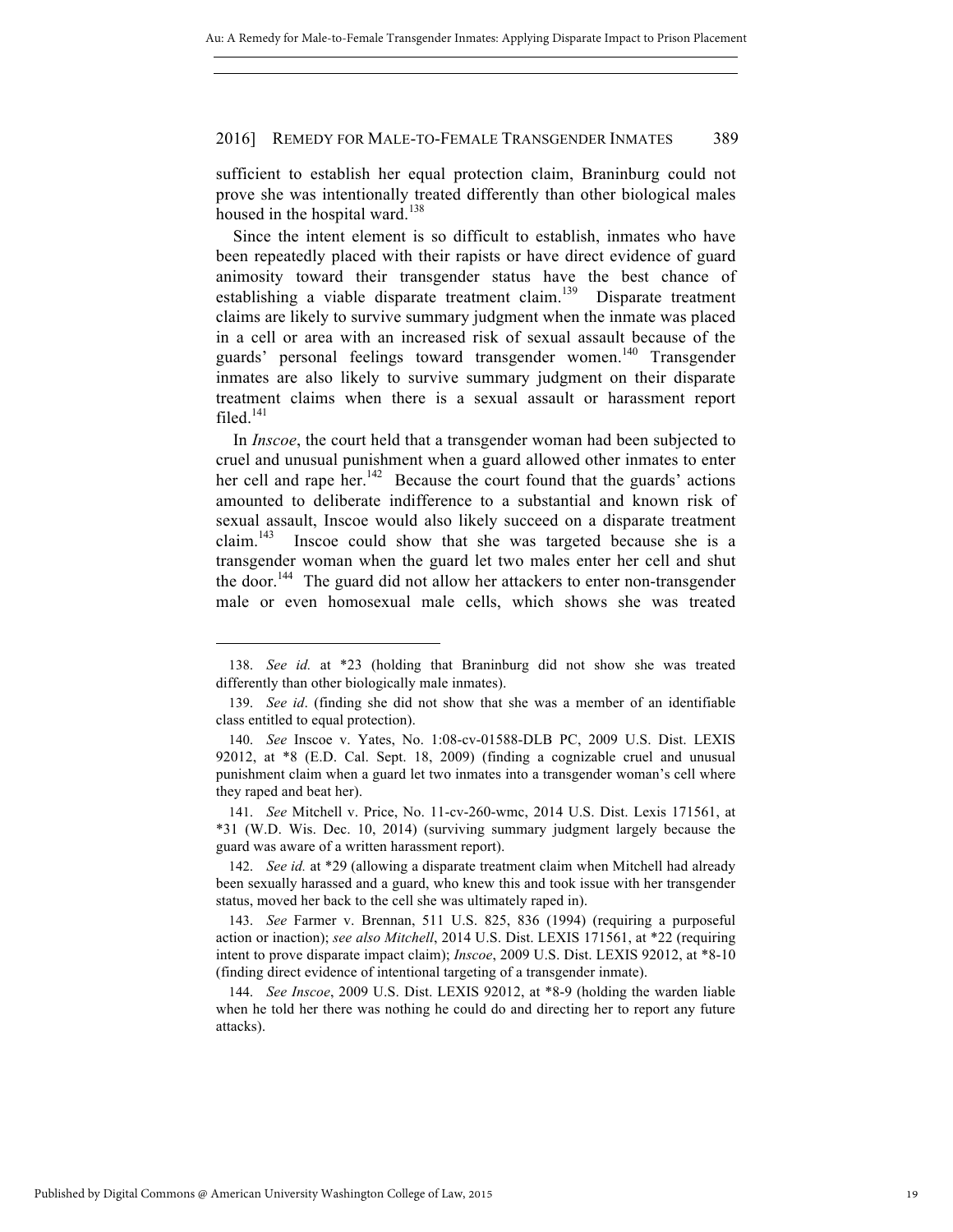differently than other similarly situated inmates.<sup>145</sup> The guard had reason to know that the other inmates wanted to enter the cell to assault a transgender woman; thus, she can show he intentionally allowed harm to come to her because she is transgender.<sup>146</sup> Therefore, she could have established both that she was treated differently than others who are similarly situated, male inmates, and that she was treated differently because of her transgender status.<sup>147</sup>

The facts of *Guzman*, if applied to a non-pretrial detainee, would clearly help establish a disparate treatment claim.<sup>148</sup> Guzman could easily show that a detention officer who specifically singled her out for harassment and abuse treated her differently from other biologically male detainees.<sup>149</sup> After reporting the detention officer, she remained in the male housing unit and was sexually assaulted and threatened with retaliation by another detainee.<sup>150</sup> *Guzman* is a perfect example of a transgender inmate being repeatedly targeted because of her transgender status.<sup>151</sup> The detention officials knew from her report of the detention officer that she was being targeted as a transgender woman and still did not place her in a single occupancy cell.<sup>152</sup> Therefore, a fact finder could reasonably infer that the detention facility's actions were based on her transgender status.<sup>153</sup> Her reports of both the guard and detainee attacks and the facility's failure to protect her are evidence of unequal treatment.<sup>154</sup> Of course, she would have to show that male detainees who were vulnerable to attacks were moved to single occupancy cells for their protection, in accordance with the

<sup>145.</sup> See *id*. at \*8 (noting that the guard specifically buzzed Inscoe's attackers into her cell).

<sup>146.</sup> *See id.*

<sup>147.</sup> *See id.* at \*9. (noting that the Prison Rape Elimination Act does not create a private right of action).

<sup>148.</sup> *See* Guzman-Martinez v. Corr. Corp. of Am.*,* No. CV 11-02390-PHX-NVW, 2012 U.S. Dist. LEXIS 97356, at \*7 (D. Ariz. July 13, 2012) (noting that the American Correctional Association Standards require that single occupancy cells be available for inmates likely to be exploited or victimized by other inmates).

<sup>149.</sup> *See id.* at \*8 (noting that the officer repeatedly questioned her sexuality and asked whether other detainees saw her breasts before forcing her to drink his ejaculate).

<sup>150.</sup> *See id*. at \*8-9 (grabbing her breasts and watching her urinate and get dressed; threatening more attacks from him and others if she reported him).

<sup>151.</sup> *See id*. (being continually targeted by both prison officials and other inmates).

<sup>152.</sup> *See id.* at \*9 (noting that Guzman-Martinez reported the incident to the facility immediately but delayed reporting it to the police for fear of retaliation since the facility had failed to protect her from other attacks).

<sup>153.</sup> *See id.* (noting the facility officials did not act after she reported her abuse).

<sup>154.</sup> *See id.* at \*4-9 (accepting as true her accounts of sexual abuse at the detention center).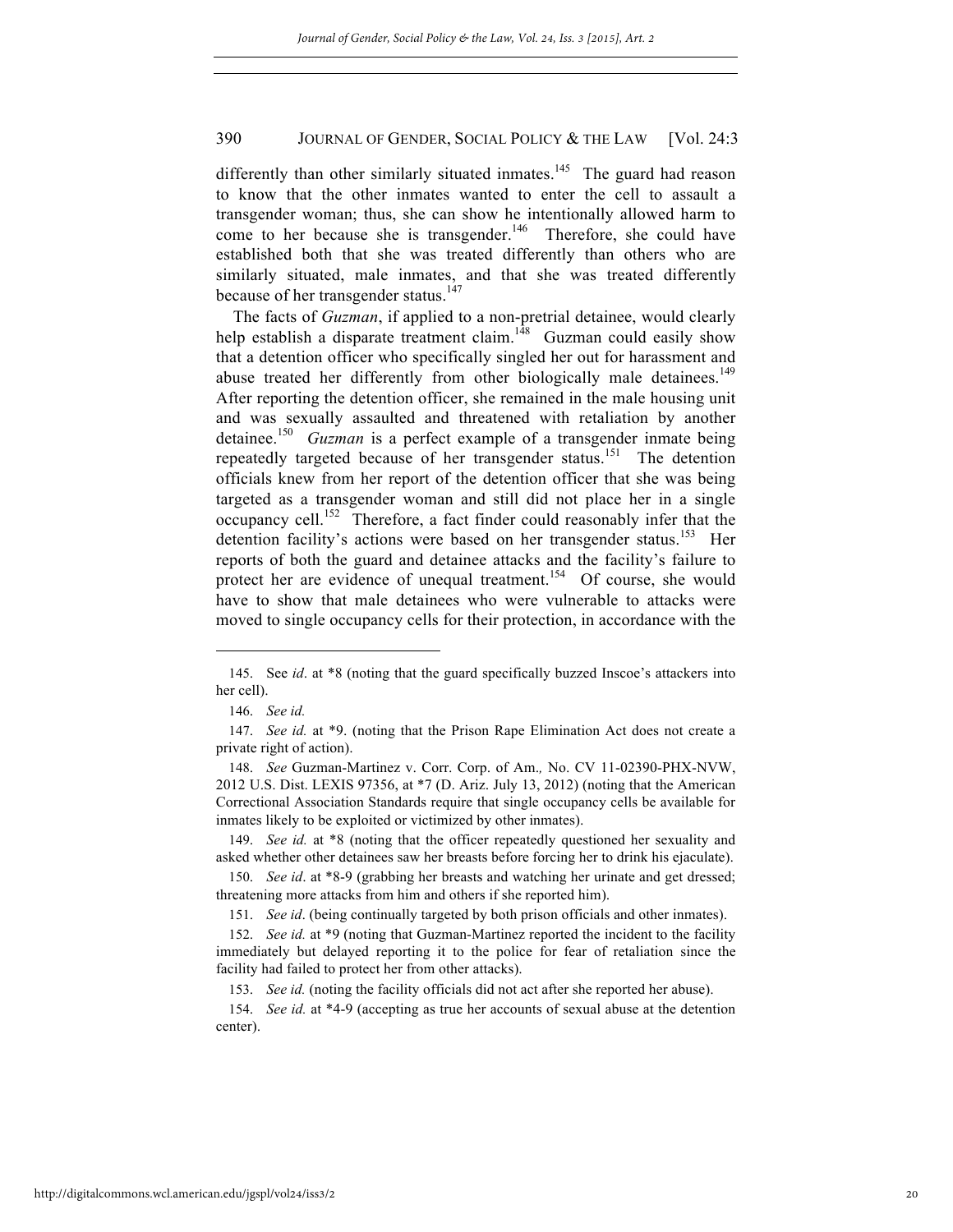established standards.<sup>155</sup>

Unfortunately, similar to filing deliberate indifference claims, most transgender inmates have to wait to be attacked before they can file a successful disparate treatment claim because the burden of establishing intent is too difficult.<sup>156</sup> Because the courts in practice require direct evidence of intentional discrimination on the basis of their transgender status, inmates are forced to sit and wait to be threatened, humiliated, and assaulted.<sup>157</sup> This scenario is completely the opposite of employment discrimination claims, where disparate treatment claims are considered easier to prove.<sup>158</sup>

In contrast to disparate treatment claims brought under Title VII, inmates are not able to rely on the benefit of burden shifting.<sup>159</sup> Instead, a court decides whether the transgender inmate has offered sufficient evidence that shows the prison officials intended to discriminate before allowing the matter to proceed to trial.<sup>160</sup> Inmates lose the use of circumstantial evidence, commonly used in employment discrimination cases, and prison officials are shielded from having to show they were not discriminating on the basis of the inmates' gender non-conformity.<sup>161</sup> Practically speaking, this means far fewer inmates will be able to provide a court with sufficient evidence that they are being subjected to unequal treatment because courts seek direct evidence they are being treated differently due to transgender status to even survive summary judgment.<sup>162</sup>

<sup>155.</sup> *See* Collier v. Budd Co., 66 F.3d 886, 890 (7th Cir. 1995) (holding that the McDonnell-Douglas frame work only requires a showing that a similarly situated group was treated more favorably than the plaintiff).

<sup>156.</sup> *See* Farmer v. Brennan 511 U.S. 825, 841-42 (dismissing the claim because there was no evidence guards intentionally placed her in a cell to be sexually assaulted).

<sup>157.</sup> *See* Mitchell v. Price, No. 11-cv-260-wmc, 2014 U.S. Dist. LEXIS 171561, at \*22-30 (W.D. Wis. Dec. 10, 2004) (noting Mitchell's sexual harassment claims were repeatedly ignored and she had to be raped before a court would entertain her claim).

<sup>158.</sup> *See, e.g.*, McDonnell Douglas Corp. v. Green, 411 U.S. 792 (1973) (setting the burden-shifting standard in disparate treatment employment discrimination claims).

<sup>159.</sup> *See id*. (shifting the burden to defendant to show a legitimate nondiscriminatory reason for his action before allowing plaintiff to prove the proffered reason is simply pretext).

<sup>160.</sup> *See Mitchell*, 2014 U.S. Dist. LEXIS 171561, at \*24-25 (deciding Mitchell did not submit sufficient evidence to raise a Constitutional issue and not allowing a jury to infer the prison officials' actions were based on animus toward Mitchell's transgender status).

<sup>161</sup>*. See id*. (deciding that a jury can infer discrimination without direct evidence).

<sup>162.</sup> *See id.* (dismissing her claim for insufficient evidence).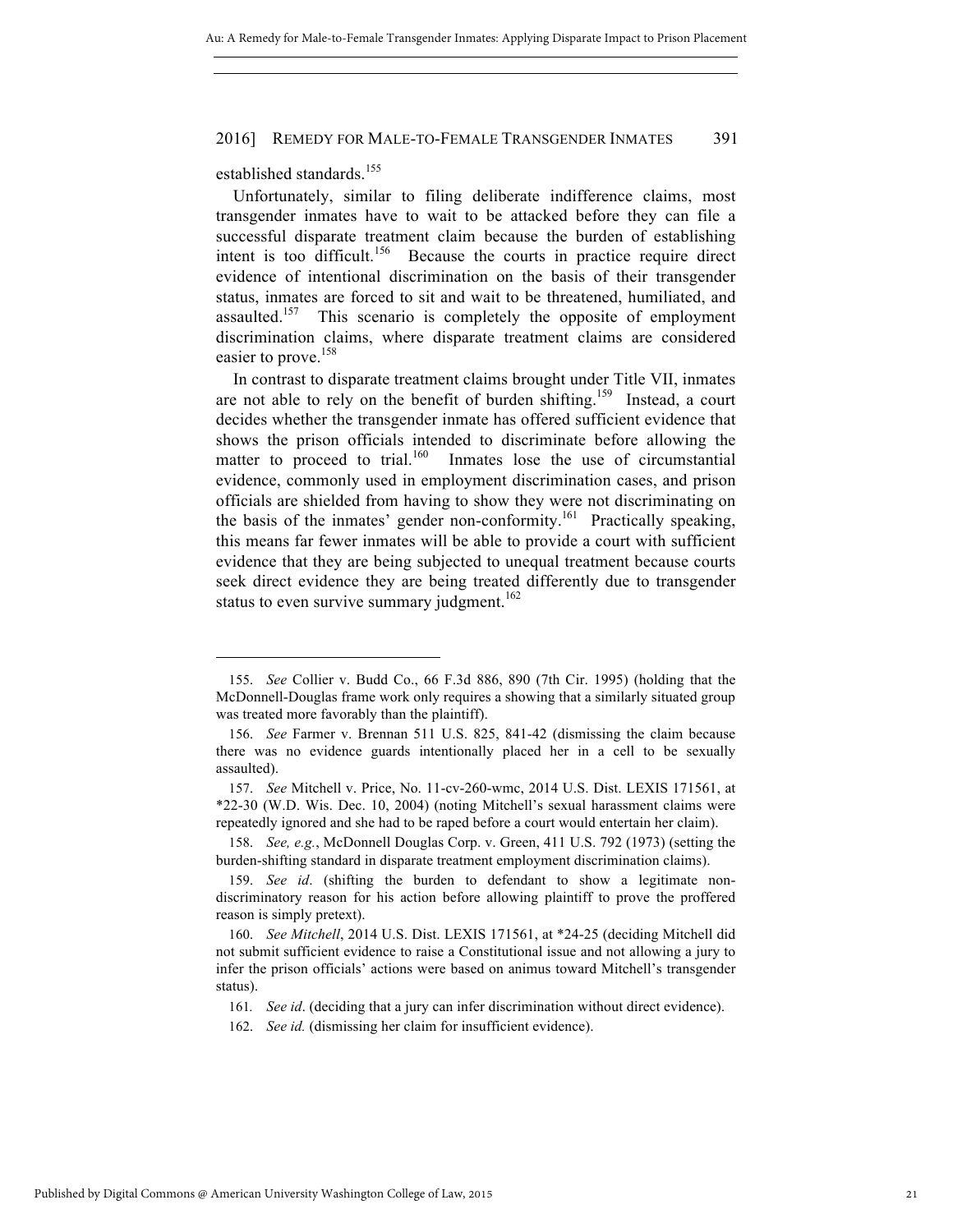## *C. Transgender Inmates Should Be Able to Bring Disparate Impact Equal Protection Claims Because Placing Them According to Their Genitalia Has an Adverse Impact on Them Based On Their Gender Identity.*

Disparate impact actions, like disparate treatment claims, are generally brought for employment or housing claims.<sup>163</sup> However, since the *Mitchell* court entertained a disparate treatment argument in a prisoner equal protection claim, transgender female inmates should also be able to bring disparate impact claims.<sup>164</sup> It has already been established that transgender individuals are a protected class, the first requirement for a disparate impact claim.<sup>165</sup> Therefore, inmates should be able to argue that placing them in male prisons has a disparate impact on them as transgender women. $166$ 

Equal protection claims brought under a disparate impact theory could potentially be available for many more transgender inmates than are disparate treatment claims.<sup>167</sup> While employment law disparate impact claims are more difficult to prove than disparate treatment claims, the opposite would be true when applied to transgender prison sexual assaults.168 This is because there is no intent requirement for an equal protection employment discrimination claim.<sup>169</sup> Another reason this is true is because transgender inmates will not have to provide as high statistics as employees.<sup>170</sup> In employment discrimination disparate impact actions, employers are presumed not to have *intentionally* discriminated against an identifiable group of employees, which is why they are required to show strong statistical evidence but not intent.<sup>171</sup> While employees are often

<sup>163.</sup> *See id*. (applying a modified disparate treatment claim to a transgender prison equal protection claim).

<sup>164.</sup> *See Mitchell*, 2014 U.S. Dist. LEXIS 171561, at \*22 (applying a transgender employee's disparate treatment analysis to Mitchell's claim).

<sup>165.</sup> *See* Glenn v. Brumby, 663 F.3d 1312, 1317 (11th Cir. 2012) (agreeing with the Seventh Circuit on transgender status being a protected class).

<sup>166.</sup> *Id.*

<sup>167.</sup> *See* Inclusive Cmtys. Project, Inc. v. Tex. Dep't of Hous. & Cmty. Affairs, 747 F.3d 275, 281 (5th Cir. 2014), *cert. granted,* (U.S. Jan. 21, 2015) (arguing for disparate impact claims to be extended past employment discrimination).

<sup>168.</sup> *See* Griggs v. Duke Power Co., 401 U.S. 424, 432 (1971) (holding that a lack of discriminatory intent does not shield facially neutral discriminatory practices).

<sup>169.</sup> *Contra Glenn*, 663 F.3d at 1296 (stating that an equal protection claim based on sex discrimination will not survive without proving intent).

<sup>170.</sup> *See* Waisome v. Port Auth. of N.Y. & N.J., 948 F.2d 1370, 1376 (2d Cir. 1991) (reversing a district court's ruling that a less than 80% statistical difference did not amount to disparate impact as a practical matter).

<sup>171.</sup> *See Griggs*, 401 U.S. at 432 (noting that Congress used Title VII to target the consequences of unfair employment practices rather than simply motivation).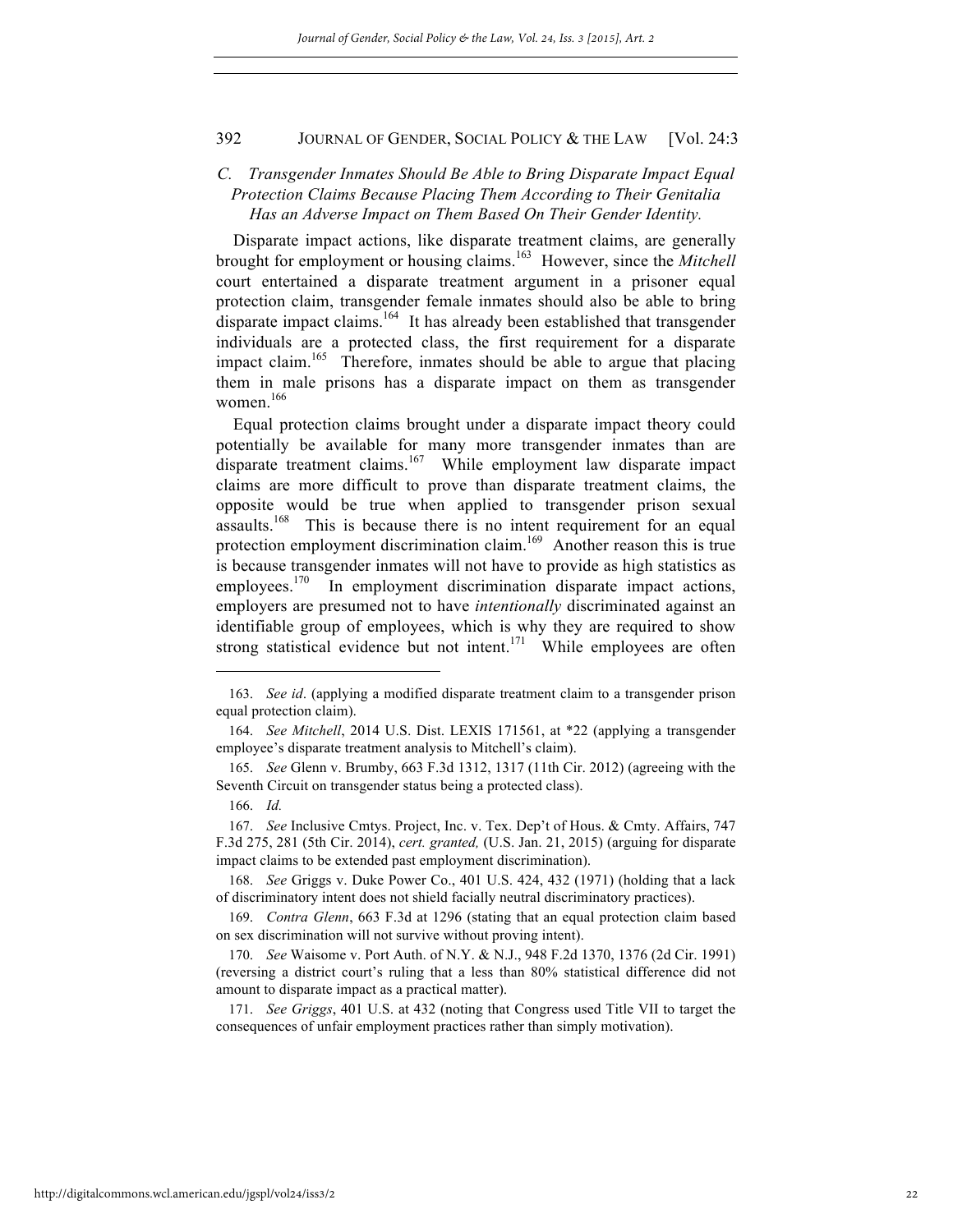expected to show a four-fifths ratio or statistical difference of eighty percent between two identifiable groups of employees, they are not faced with the same long-term physical, emotional, and psychological effects that transgender inmates are. $172$ 

Because transgender women are at a significantly higher risk of sexual assault than are other inmates, placing them in male prisons has a disparate impact on the character of their incarceration.<sup>173</sup> In employment law, a court generally requires a large statistical percentage, usually eighty percent, to establish disparate impact.174 However, disparate impact based on practical significance, while harder to prove in employment cases, can be used when strict statistical proof is lacking.<sup>175</sup> Moreover, such a high percentage requirement should not be necessary in prison rape cases because of the violent and persistent nature of the violation.<sup>176</sup> Because transgender inmates have a thirteen percent higher rate of sexual assault than other inmates, transgender women face more serious consequences when incarcerated. The higher risk, combined with the practical consequences of the assault, should substitute for the requisite eighty percent higher firing rate for an identifiable group of employees.<sup>177</sup> It would not make sense to require transgender inmates show that they are eighty percent more likely to be raped in prison than are other inmates to establish disparate impact. $178$ 

<sup>172.</sup> *See* Brenda V. Smith, *Responding to Sexual Abuse of Inmates in Custody: Assessing the Needs of Men, Women and Gender Non-Conforming Individuals*, PREA RESOURCE CENTER (Feb. 19, 2013), http://www.prearesourcecenter.org/sites/default/files/library/webinarslidesgendernonco nformingadults21913.pdf (explaining the systematic infliction of psychological trauma, general distrust, and likelihood of multiple traumas exacerbate symptoms).

<sup>173.</sup> *See* Griggs, 401 U.S. at 431 (holding that facially discriminatory practices can be unlawfully discriminatory).

<sup>174.</sup> *See id*. at 430 (holding that employment practices neutral on their face or in their intent cannot be maintained if they operate to freeze the status quo of prior discriminatory employment practices).

<sup>175.</sup> 29 C.F.R. § 1607.4(D) (1978) (explaining that smaller differences between groups may still constitute adverse impact where they are significant in both practical *and* statistical terms).

<sup>176.</sup> *See* Smith et al., *supra* note 3, at 7 (explaining that disrespect or punishment of transgender individuals' expression of their gender identity can lead to depression and suicide).

<sup>177.</sup> *See Griggs*, 401 U.S. at 429, 439 (noting that Congress intended to prevent discriminatory employment practices that favored one identifiable group of employees over other groups).

<sup>178.</sup> *Cf.* Bilingual Bicultural Coal. on Mass Media, Inc. v. FCC, 595 F.2d 621, 642 (D.C. Cir. 1978) (Blalock, J., dissenting) (arguing that showing a statistically significant disparate impact does not prove practical significance because statistical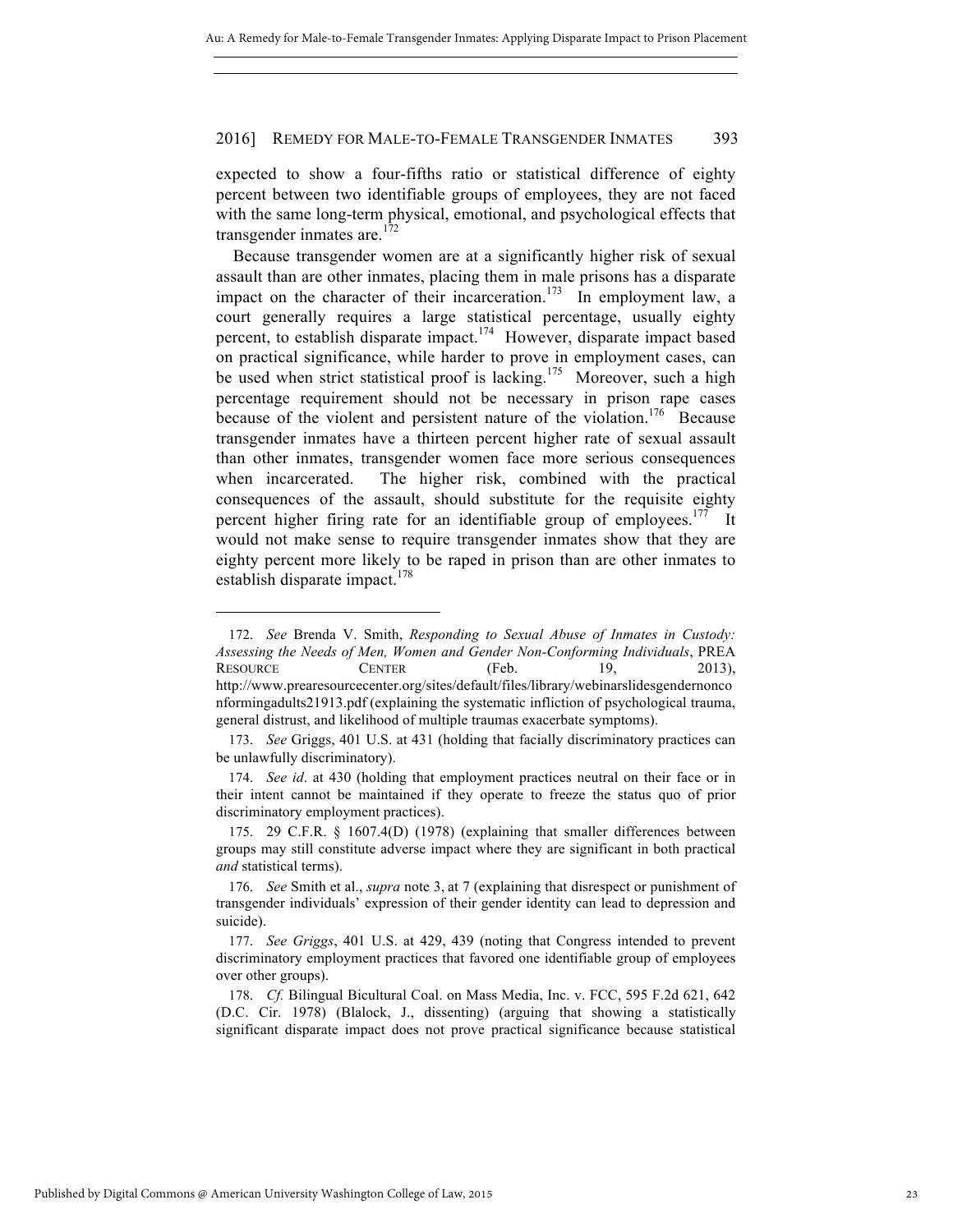In employment discrimination law, a seemingly neutral policy violates equal protection if it has a disparate impact on a specific group, be it race, sex, national origin, or religion.<sup>179</sup> In general, transgender women are housed in the same cells and units as the male inmates, which on its face appears to be a neutral policy.<sup>180</sup> However, this placement keeps transgender women at a much higher risk of sexual assault than their male counterparts.<sup>181</sup> In addition to sexual trauma, harassment also has a substantial and lasting impact on transgender women's mental health.<sup>182</sup>

When someone is subjected to employment discrimination, they may suffer a difficulty finding future employment, and personal or familial stress.<sup>183</sup> While these are unfortunate consequences, they are not nearly as serious or as long-lasting as are the consequences of prison sexual assault.<sup>184</sup> Transgender inmates who are sexually assaulted are often subjected to repeated sexual trauma, even when moved to another facility, and this trauma remains with them for a lifetime.<sup>185</sup> Additionally, their discomfort perpetuated by continuous sexual harassment is also exacerbated by this supposed facially neutral placement policy because the policy keeps them in the place of their torment despite ample evidence they are at a higher risk of sexual assault.<sup>186</sup> Transgender prisoner sexual assault does not just cause stress, it causes terrible physical injury and suicidal tendencies.<sup>187</sup>

In *Farmer,* Farmer could have brought a successful disparate impact

evidence does not explain the magnitude of the differences).

<sup>179.</sup> *See Griggs*, 401 U.S. at 428 (finding a policy to have a disparate impact on black employees as a group).

<sup>180.</sup> *See* Farmer v. Brennan, 511 U.S. 825, 852 (1994)(explaining that Farmer was housed with male inmates); *see also* Mitchell v. Price, No. 11-cv-260-wmc, 2014 U.S. Dist. LEXIS 17161 (W.D. Wis. Dec. 10, 2004) (noting that Mitchell was placed in pods visible to other male inmates).

<sup>181.</sup> *See* Smith et al., *supra* note 3, at 7.

<sup>182.</sup> *See id.* at 10.

<sup>183.</sup> Wizdom P. Hammond et al., *Workplace Discrimination and Depressive Symptoms: A Study of Multi-Ethnic Hospital Emplo*yees, 1 RACE AND SOC. PROBS. 2, 19-30 (2010) (associating workplace discrimination with depressive symptoms exceeding general job and social stress).

<sup>184.</sup> *See id*. (finding a one percent variance in stress stemming from workplace discrimination).

<sup>185.</sup> *See* Smith*,* supra note 172 (explaining the long-term effects of sexual abuse on transgender inmates who remain in the facilities where they were assaulted).

<sup>186.</sup> *Id.* (noting that multiple sexual traumas exacerbate symptoms).

<sup>187.</sup> *Id.* (citing suicide risk as an additional concern of gender non-conforming inmates).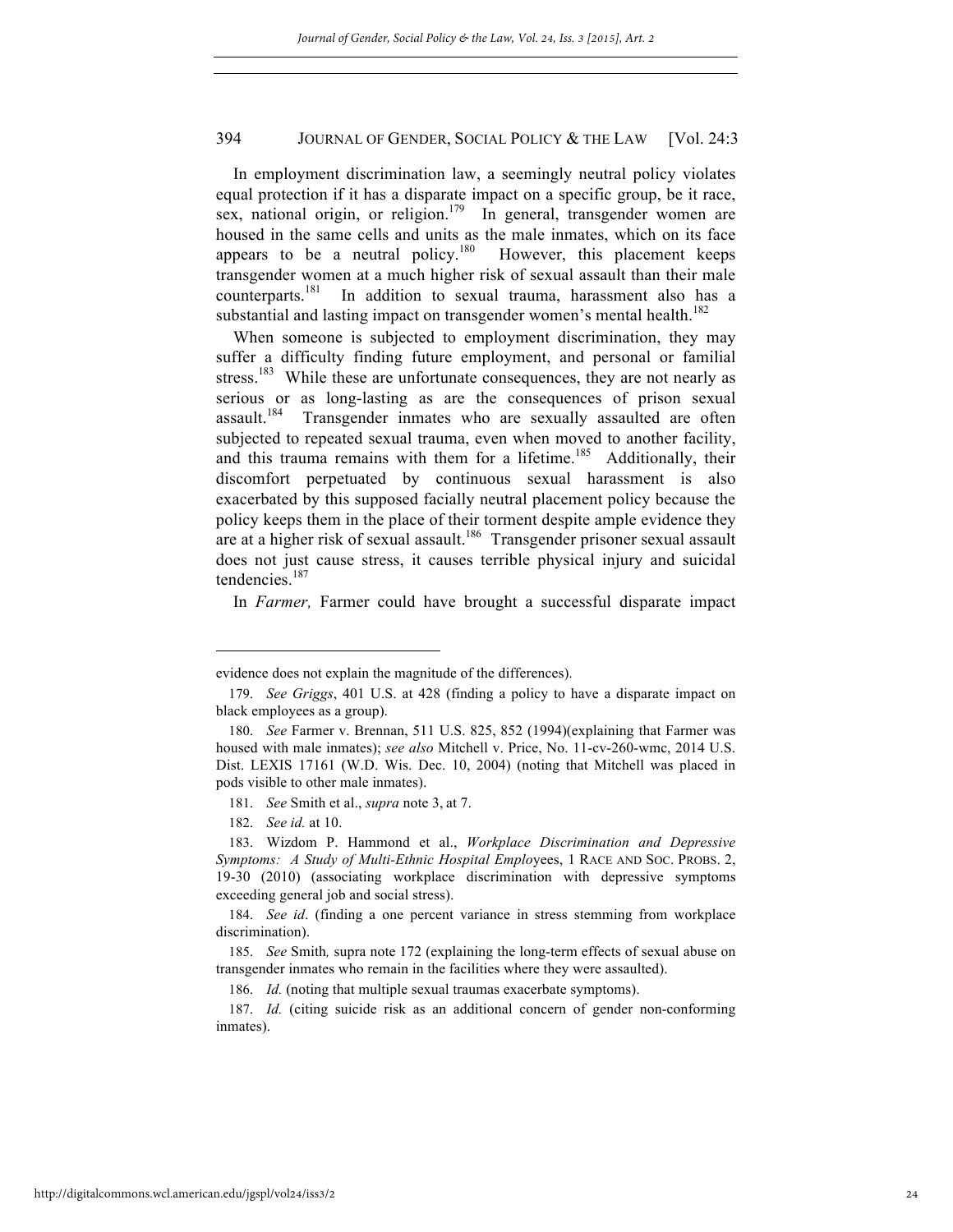claim.<sup>188</sup> Under *Glenn*, she is a member of a protected class.<sup>189</sup> The prison's facially neutral policy was to house all biological male inmates in the same cells shared by other male inmates.<sup>190</sup> As a transgender female who presented herself in a feminine manner, she was at a significantly higher risk of sexual assault than her fellow inmates.<sup>191</sup> The prison policy of placing *Farmer* and other transgender inmates in the general population has a disparate impact on their exposure to sexual assault.<sup>192</sup> Her attack in her cell by the male she shared a cell with is evidence that the policy caused her increased risk of sexual assault.<sup>193</sup> There is no way to show that she would not have been assaulted had she been housed separately from the male population; however, she would have been at a significantly lower risk.<sup>194</sup> Since Farmer is a member of a protected class, the prison had a facially neutral policy, and because that policy caused her increased risk of sexual assault, she should be able to bring a successful disparate impact claim. $195$ 

Braninburg could also have brought a successful disparate impact claim.<sup>196</sup> She is a member of a distinct group, and many courts would agree that she is in a protected class.<sup>197</sup> She was kept, according to hospital policy, with other biologically male inmates.<sup>198</sup> She was then threatened

188. *See Farmer*, 511 U.S. at 825.

 $\overline{a}$ 

191. *See id.* at 830 (acknowledging that she was repeatedly placed in segregation because of safety concerns); *see also Sarah*, JUST DETENTION INT'L, http://justdetention.org/story/sarah/?pageno=9 (last visited on Feb. 14, 2016) (highlighting the increased risk of sexual violence transgender inmates face).

192. *See* Smith et al., *supra* note 3, at 7 (noting that sexual assault is 13 times more prevalent in transgender inmates).

193. *See Farmer*, 511 U.S. at 839 (noting that Farmer was moved according to prison policy into the cell she was raped in).

194. *See id.* at 830 (stating that Farmer was raped in her cell within two weeks of being returned to the general population from protective custody).

195*. See* Griggs v. Duke Power Co., 401 U.S. 424, 431(1971) (outlining the prima facie elements of a disparate impact claim).

196. *Braninburg v. Coaling State Hosp*., No. 1:08-CV-01457-MHM, 2012 U.S. Dist. LEXIS 127769, at \*11 (E.D. Cal. Sept. 6, 2012).

197. *Id.*

198. *See id*. at \*10, \*11 (explaining that she was repeatedly placed with other male

<sup>189.</sup> *See* Glenn v. Brumby, 663 F.3d 1312, 1318 n.5 (11th Cir. 2012) (finding transgender individuals a protected class under Title VII).

<sup>190.</sup> *Farmer*, 511 U.S. at 829, 830 (noting that following the federal prison authority incarceration policy she was sometimes held in the general population when not segregated).

<sup>195.</sup> NAT'L PRISON RAPE ELIMINATION COMM'N REPORT, supra note 15, at 74 (finding that transgender women in male prisons are frequently targeted because of their gender nonconformity).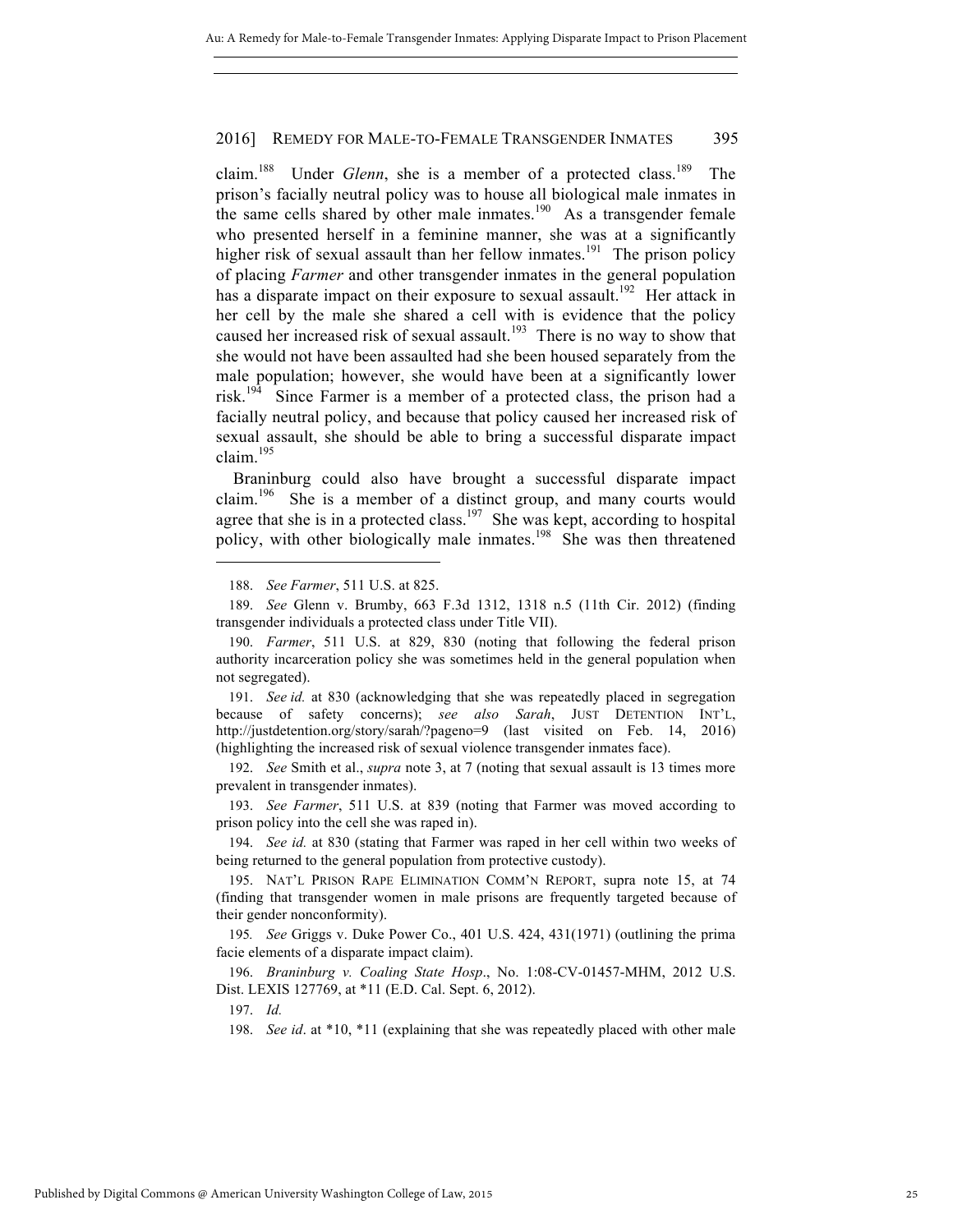and assaulted by other inmates and staff.<sup>199</sup> There is ample evidence from the threats for a jury to find that the threats were based on her transgender status.<sup>200</sup> But for being housed in the male hospital prison ward, Braninburg would not have had such a high risk of physical and verbal violence.<sup>201</sup>

In order for a prison to defend itself against a transgender inmates' disparate impact claim, it will have to show that the policy of placing transgender women with male inmates is substantially related to an important government interest.<sup>202</sup> This requirement parallels the requirement of employers to show their policy is in place for a legitimate non-discriminatory reason.<sup>203</sup> However, state prison officials, unlike private employers, are subject to heightened constitutional scrutiny.<sup>204</sup> Following *Glenn*, discrimination based on transgender status makes prison officials liable for discrimination on the basis of sex, and they must, therefore, withstand intermediate scrutiny.<sup>205</sup>

Prisons most often argue that security is an important penological interest and that their policies support that interest.<sup>206</sup> When faced with heightened scrutiny, prisons would likely argue that maintaining secure correctional facilities is an important government interest.<sup>207</sup> While prison security is definitely an important government interest, prison officials would have to show that the policy of placing transgender women in men's

inmates despite reporting numerous verbal threats).

<sup>199.</sup> *See id*. at \*7-11 (outlining her reports of written and oral harassments and threats).

<sup>200.</sup> *See id.* at \*24 (detailing her reports of having her breasts groped by a staff member).

<sup>201.</sup> *See id*. at \*10, 11 (listing her multiple housing changes in response to continuous verbal and sexual harassment).

<sup>202.</sup> *See* Griggs v. Duke Power Co., 401 U.S. 424, 431 (1971) (establishing that once the plaintiff has a prima facie case, the burden shifts to the defendant to show a legitimate non-discriminatory reason for the policy).

<sup>203.</sup> *See id.* (outlining the employer's burden).

<sup>204.</sup> *See Glenn v. Brumby,* 663 F.3d 1312, 1315 (11th Cir. 2012) (applying heightened scrutiny in a claim against the Georgia General Assembly, a state legislature).

<sup>205.</sup> *See id.* at 1320. (finding that firing based on transgender status is sex discrimination).

<sup>206.</sup> *See* Fields v. Smith, 712 F. Supp. 2d 830, 868 (E.D. Wis. 2010) (holding that prison safety and security are perhaps the most legitimate of penological goals)*; see also* Snow v. Woodford, 128 Cal. App. 4th 383, 385 (2005).

<sup>207.</sup> *See, e.g.*, Beard v. Banks, 548 U.S. 521, 539 (2006) (arguing that prison policies support a legitimate prison security interest); *accord* Thornburgh v. Abbott, 490 U.S. 401, 403 (1989).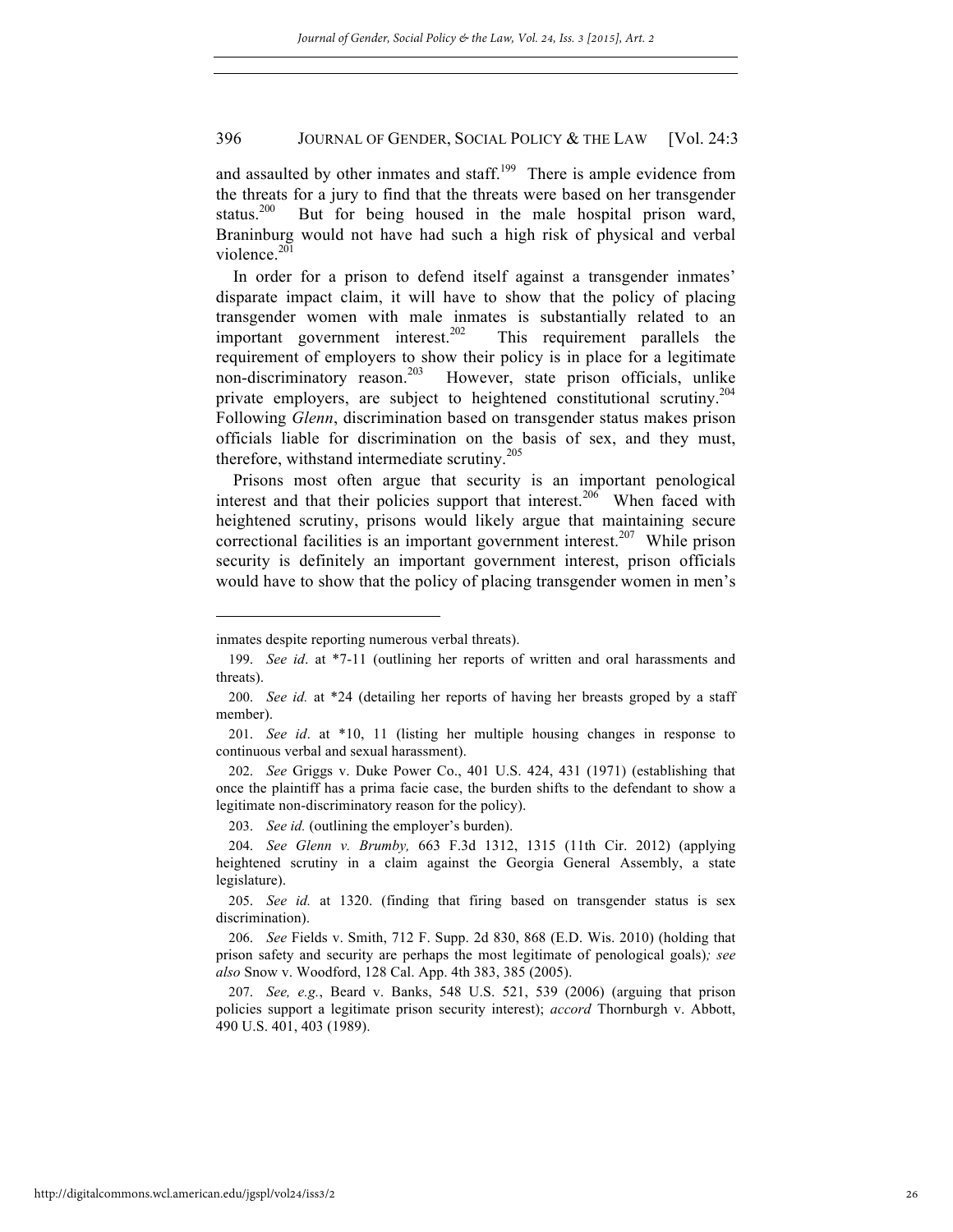facilities is substantially related to maintaining a secure prison, which they cannot do.<sup>208</sup> The Prison Rape Elimination Act was created, in large part, because of the number of transgender prison rapes.<sup>209</sup>

In fact, if their goal is to increase or maintain security, prisons cannot justify placing transgender inmates in an area where they are thirteen percent more likely to be assaulted.<sup>210</sup> Placing transgender inmates in male prisons actually creates security problems by catching the interest of violent sexual predators, including prison guards, and exposing transgender inmates to sexual assault.<sup>211</sup> Housing transgender women in the general population with male inmates is not substantially related to the important government interest of prison safety because their increased risk of sexual violence raises the quantity and severity of inmate on inmate violence.<sup>212</sup>

#### IV. POLICY RECOMMENDATION

Both federal and state prisons should adopt a committee approach to transgender inmate placement.<sup>213</sup> A hybrid of the Illinois and District of Columbia models would be ideal.<sup>214</sup> Committees should operate under the presumption that transgender female inmates should be housed in female prisons unless and until there is evidence this would not be the safest and healthiest placement for a specific inmate.<sup>215</sup> Although many transgender female inmates do not want to be placed in female prisons, these facilities

<sup>208.</sup> Beard, 548 U.S. at 528.

<sup>209.</sup> NAT'L PRISON RAPE ELIMINATION COMM'N REPORT, *supra* note 15, at 73 (recalling the story of a transgender client who was deliberately placed in a cell with a convicted sex offender to be raped for more than 24 hours); *see also R.W. v. United States*, 958 A.2d 259, 261-62, 267-68 (D.C. 2008) (upholding a D.C. correctional officer's conviction and ten year sentence for singling out a transgender inmate and forcing her to perform fellatio on him).

<sup>210.</sup> *See* Turner v. Safely, 482 U.S. 78, 89 (1987) (holding that a policy cannot be sustained where there is no logical relationship between the policy goal and the regulation).

<sup>211.</sup> *See id.* at 97 (finding a regulation banning inmate marriage not rationally related to a legitimate penological interest when it amounted to an exaggerated response to prison security).

<sup>212.</sup> *See* Brenda V. Smith et al., *supra* note 3, at (providing statistics showing transgender women and girls in male prisons are increased security risk).

<sup>213.</sup> *See supra* Part II (describing transgender placement committees currently being utilized).

<sup>214.</sup> *See supra* Part II (explaining the Illinois and D.C. transgender placement programs).

<sup>215.</sup> *See* Flowers, *supra* note 26, at 2 (noting that Illinois prefers to place transgender women in female prisons).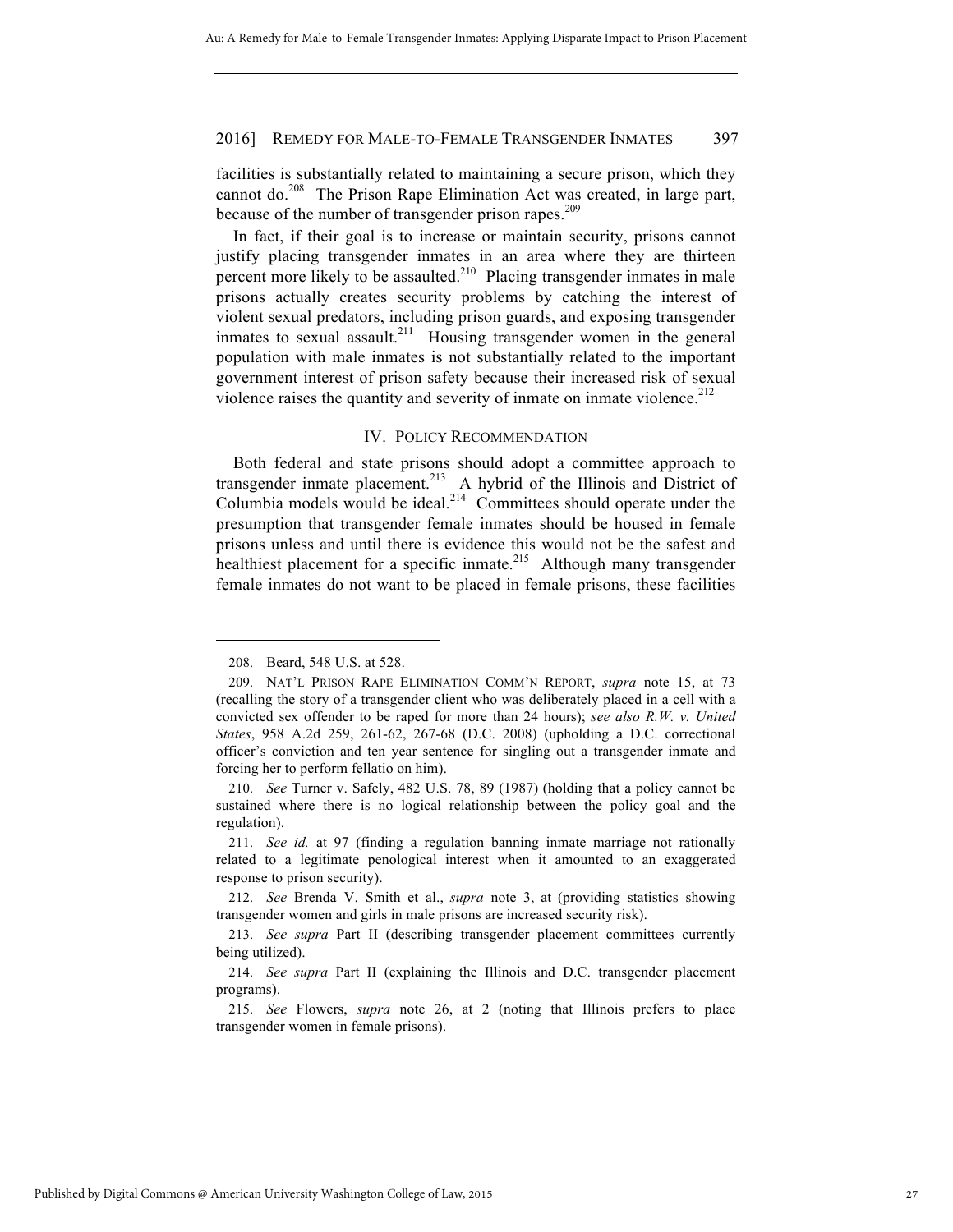are generally the safest for them.<sup>216</sup> The inmates' placement preferences and their reasons for them should definitely be considered.<sup>217</sup> However, their preference should only be one factor in the decision.<sup>218</sup> The overall health and safety of the inmate should control.<sup>219</sup>

The District of Columbia committee's inclusion of a DOC volunteer who is either transgender or an expert in transgender affairs is a great practice, which should definitely be adopted by prisons. $220$  Including such volunteers gives a committee of professionals valuable and necessary perspective on the effects certain placement options will have on a transgender woman.<sup>221</sup> However, a warden should not be given the authority to veto a transgender woman's placement once the committee has decided.<sup>222</sup> A warden could perhaps be included on a committee; however, the mental health professional, medical doctor, case manager, and DOC volunteer are in a better position to choose the best placement, especially after taking the time to examine each inmate's situation and conducting a case-by-case analysis. $^{223}$ 

Besides evaluating placement options on a case-by-case basis, prisons need to focus their resources on increased training for their staff.<sup>224</sup> Prison guards are too often the perpetrators of transgender inmate sexual violence.<sup>225</sup> Transgender awareness as well as anti-harassment and sexual assault training needs to be incorporated into correctional officer training and then rigorously enforced.<sup>226</sup>

<sup>216.</sup> *See id.* at 4 (explaining that while many transgender women do not wish to be placed in female prisons, that is not the determining placement factor).

<sup>217.</sup> *See id.* (noting that the Illinois committee takes into account the prisoners' placement preference).

<sup>218.</sup> *See id.*

<sup>219.</sup> *See id.* (stating that safety of the transgender inmates is the top priority).

<sup>220.</sup> *See supra* Part II (listing D.C.'s committee participants).

<sup>221.</sup> *See id*.

<sup>222.</sup> *Contra* Hess, *supra* note 26, at 1 (noting that D.C. allows wardens to trump a committee decision on placement).

<sup>223.</sup> *See supra* Part II (explaining the process by which the committee determines each transgender inmate's placement).

<sup>224.</sup> *See* Mathias, *supra* note 37, at 2 (noting that New York has begun implementing increased correctional officer training on how to deal with transgender and other special risk inmates).

<sup>225.</sup> *See* JUST DETENTION INT'L, *supra* note 5, at 2 (explaining the prevalence of transgender inmate abuse by correctional officers).

<sup>226.</sup> *See id.* at 1 (noting that most abuse stems from correctional officers' loathing and lack of knowledge about transgender inmates).